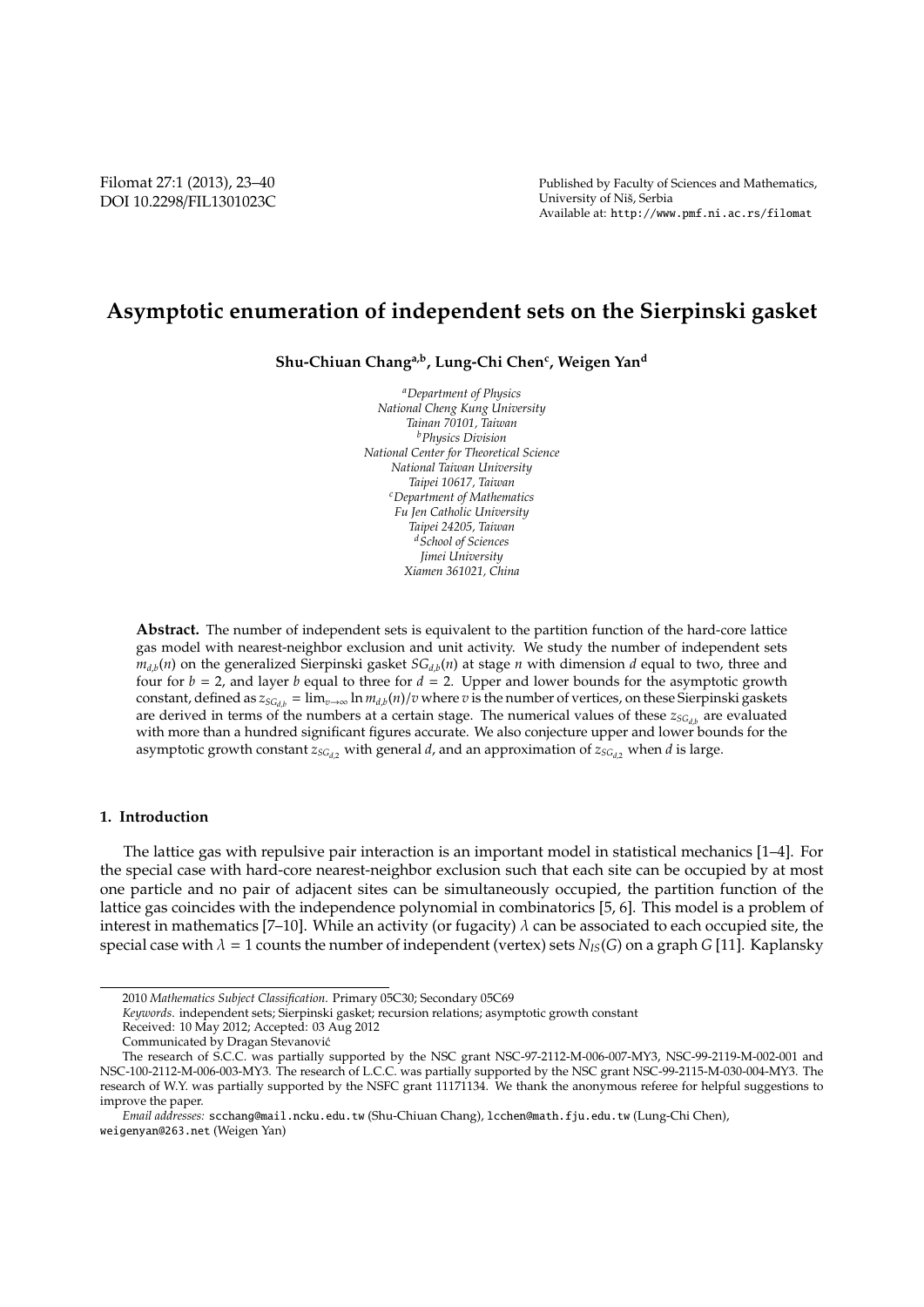considered the number of *k*-element independent sets on the path and circuit graphs almost 70 years ago [12]. For a graph *G* with *v*(*G*) vertices, the number of independent sets can grow exponentially when *v*(*G*) is large. 1) For the *m*×*n* grid graph, i.e. the square lattice (sq), it was shown that the limit lim*m*,*n*→∞ *NIS*(*sq*) 1/*mn* exists and its upper and lower bounds were estimated [13]. Baxter has obtained the numerical value for the square lattice to 43 decimal places [14]. The number of independent sets and its bounds had been considered on various graphs [15–17].

It is of interest to consider independent sets on self-similar fractal lattices which have scaling invariance rather than translational invariance [18]. Fractals are geometric structures of (generally noninteger) Hausdorff dimension realized by repeated construction of an elementary shape on progressively smaller length scales [19, 20]. A well-known example of a fractal is the Sierpinski gasket which has been extensively studied in several contexts [21–37].

We shall derive the recursion relations for the numbers of independent sets on the Sierpinski gasket with dimension equal to two, three and four, and determine the asymptotic growth constants. We shall also consider the number of independent sets on the generalized two-dimensional Sierpinski gasket with layer equal to three.

# **2. Preliminaries**

We first recall some relevant definitions for graphs and the Sierpinski gasket in this section. A connected graph (without loops) *G* = (*V*, *E*) is defined by its vertex (site) and edge (bond) sets *V* and *E* [38, 39]. Let  $v(G) = |V|$  be the number of vertices and  $e(G) = |E|$  the number of edges in *G*. The degree or coordination number  $k_i$  of a vertex  $v_i \in V$  is the number of edges attached to it. A *k*-regular graph is a graph with the property that each of its vertices has the same degree *k*. An independent set is a subset of the vertices such that any two of them are not adjacent.

When the number of independent sets  $N_{IS}(G)$  grows exponentially with  $v(G)$  as  $v(G) \rightarrow \infty$ , let us define a constant  $z_G$  describing this exponential growth:

$$
z_G = \lim_{v(G) \to \infty} \frac{\ln N_{IS}(G)}{v(G)} \,, \tag{1}
$$

where *G*, when used as a subscript in this manner, implicitly refers to the thermodynamic limit. We will see that the limit in Eq. (1) exists for the Sierpinski gasket considered in this paper.

The construction of the two-dimensional Sierpinski gasket  $SG<sub>2</sub>(n)$  at stage *n* is shown in Fig. 1. At stage  $n = 0$ , it is an equilateral triangle; while stage  $(n + 1)$  is obtained by the juxtaposition of three *n*-stage structures. In general, the Sierpinski gaskets *SG<sup>d</sup>* can be built in any Euclidean dimension *d* with fractal dimension  $D = \ln(d + 1)/\ln 2$  [22]. For the Sierpinski gasket  $SG<sub>d</sub>(n)$ , the numbers of edges and vertices are given by

$$
e(SG_d(n)) = {d+1 \choose 2} (d+1)^n = \frac{d}{2} (d+1)^{n+1},
$$
\n(2)

$$
v(SG_d(n)) = \frac{d+1}{2} [(d+1)^n + 1].
$$
\n(3)

Except the  $(d + 1)$  outmost vertices which have degree *d*, all other vertices of  $SG_d(n)$  have degree 2*d*. In the large *n* limit, *SG<sup>d</sup>* is 2*d*-regular.

The Sierpinski gasket can be generalized, denoted as  $SG_{d,b}(n)$ , by introducing the side length *b* which is an integer larger or equal to two [40]. The generalized Sierpinski gasket at stage *n* + 1 is constructed from *b* layers of stage *n* hypertetrahedrons (the generalization of a tetrahedron to *d* dimensions). The two-dimensional  $SG_{2,b}(n)$  with  $b = 3$  at stage  $n = 1, 2$  and  $b = 4$  at stage  $n = 1$  are illustrated in Fig. 2. The ordinary Sierpinski gasket  $SG_d(n)$  corresponds to the  $b = 2$  case, where the index  $b$  is neglected for simplicity. The Hausdorff dimension for  $SG_{d,b}$  is given by  $D = \ln(\frac{b+d-1}{d})/\ln b$  [40]. Notice that  $SG_{d,b}$  is not *k*-regular even in the thermodynamic limit.

<sup>&</sup>lt;sup>1)</sup>For certain graphs, e.g. complete graph, the number of independent sets do not grow exponentially.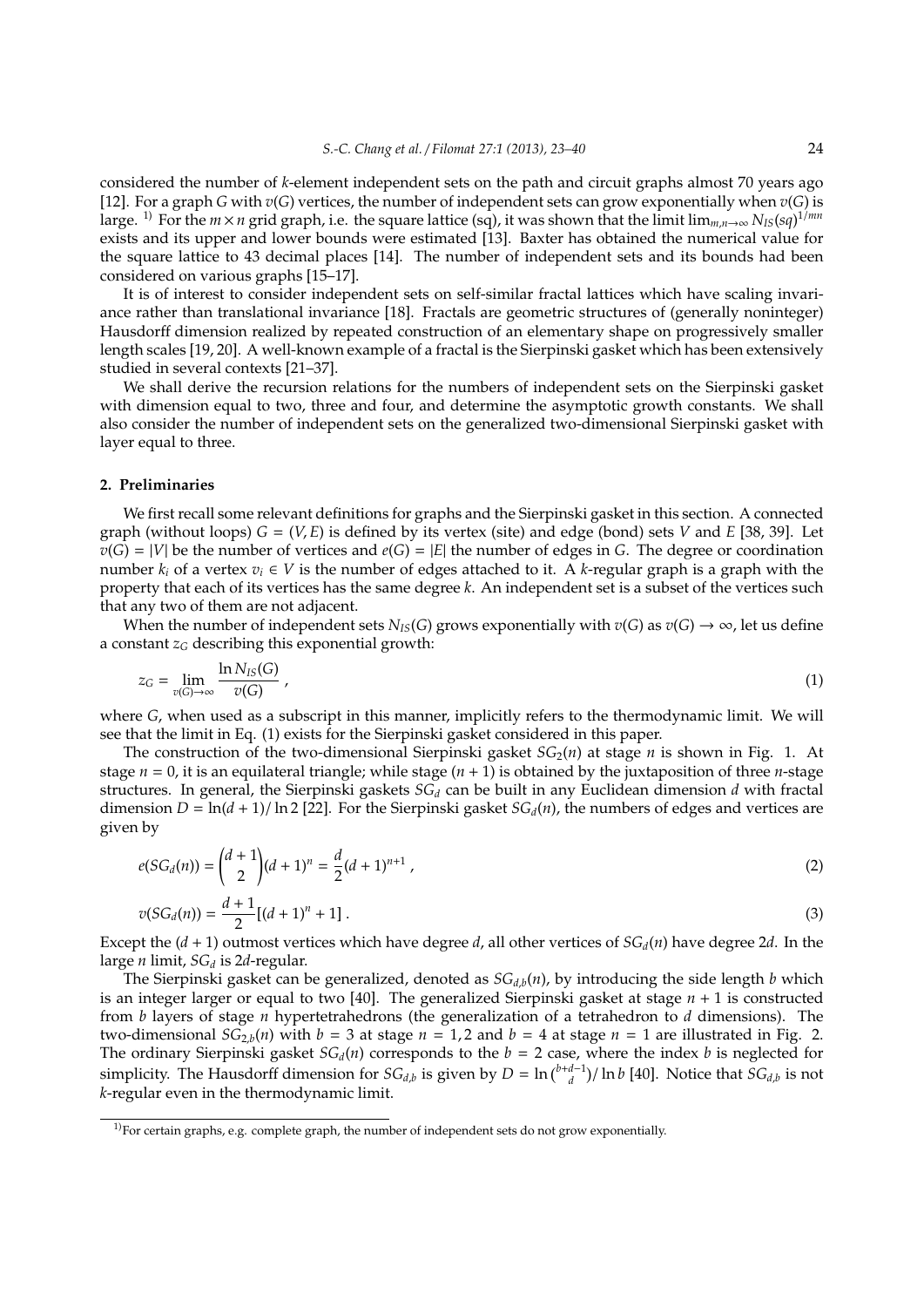

Figure 1: The first four stages  $n = 0, 1, 2, 3$  of the two-dimensional Sierpinski gasket  $SG_2(n)$ .



Figure 2: The generalized two-dimensional Sierpinski gasket *SG*2,*<sup>b</sup>* (*n*) with *b* = 3 at stage *n* = 1, 2 and *b* = 4 at stage *n* = 1.

#### **3.** The number of independent sets on  $SG_2(n)$

In this section we derive the asymptotic growth constant for the number of independent sets on the two-dimensional Sierpinski gasket *SG*2(*n*) in detail. Let us start with the definitions of the quantities to be used.

**Definition 3.1.** *Consider the generalized two-dimensional Sierpinski gasket*  $SG_{2,b}(n)$  *at stage n. (i) Define*  $m_{2,b}(n)$  *≡*  $N_{IS}(SG_{2,b}(n))$  *as the number of independent sets. (ii) Define*  $f_{2,b}(n)$  *<i>as the number of independent sets such that all three outmost vertices are not in the vertex subset. (ii) Define*  $g_{2,b}(n)$  *as the number of independent sets such that only one specified vertex of the three outmost vertices (illustrated in Fig. 3) is in the vertex subset. (iii) Define*  $h_{2,b}(n)$  *as the number of independent sets such that exact two specified vertices of the three outmost vertices (illustrated in Fig. 3) are in the vertex subset. (iv) Define p*2,*b*(*n*) *as the number of independent sets such that all three outmost vertices are in the vertex subset.*

Since we only consider the ordinary Sierpinski gasket in this section, we use the notations  $m_2(n)$ ,  $f_2(n)$ ,  $q_2(n)$ ,  $h_2(n)$  and  $p_2(n)$  for simplicity. They are illustrated in Fig. 3, where only the outmost vertices are shown. Because of rotational symmetry, there are three possible  $q_2(n)$  and three possible  $h_2(n)$  such that

$$
m_2(n) = f_2(n) + 3g_2(n) + 3h_2(n) + p_2(n).
$$
\n(4)

The initial values at stage zero are  $f_2(0) = 1$ ,  $g_2(0) = 1$ ,  $h_2(0) = 0$ ,  $p_2(0) = 0$  and  $m_2(0) = 4$ . The purpose of this section is to obtain the asymptotic behavior of  $m_2(n)$  as follows. The four quantities  $f_2(n)$ ,  $g_2(n)$ ,  $h_2(n)$ and  $p_2(n)$  satisfy recursion relations.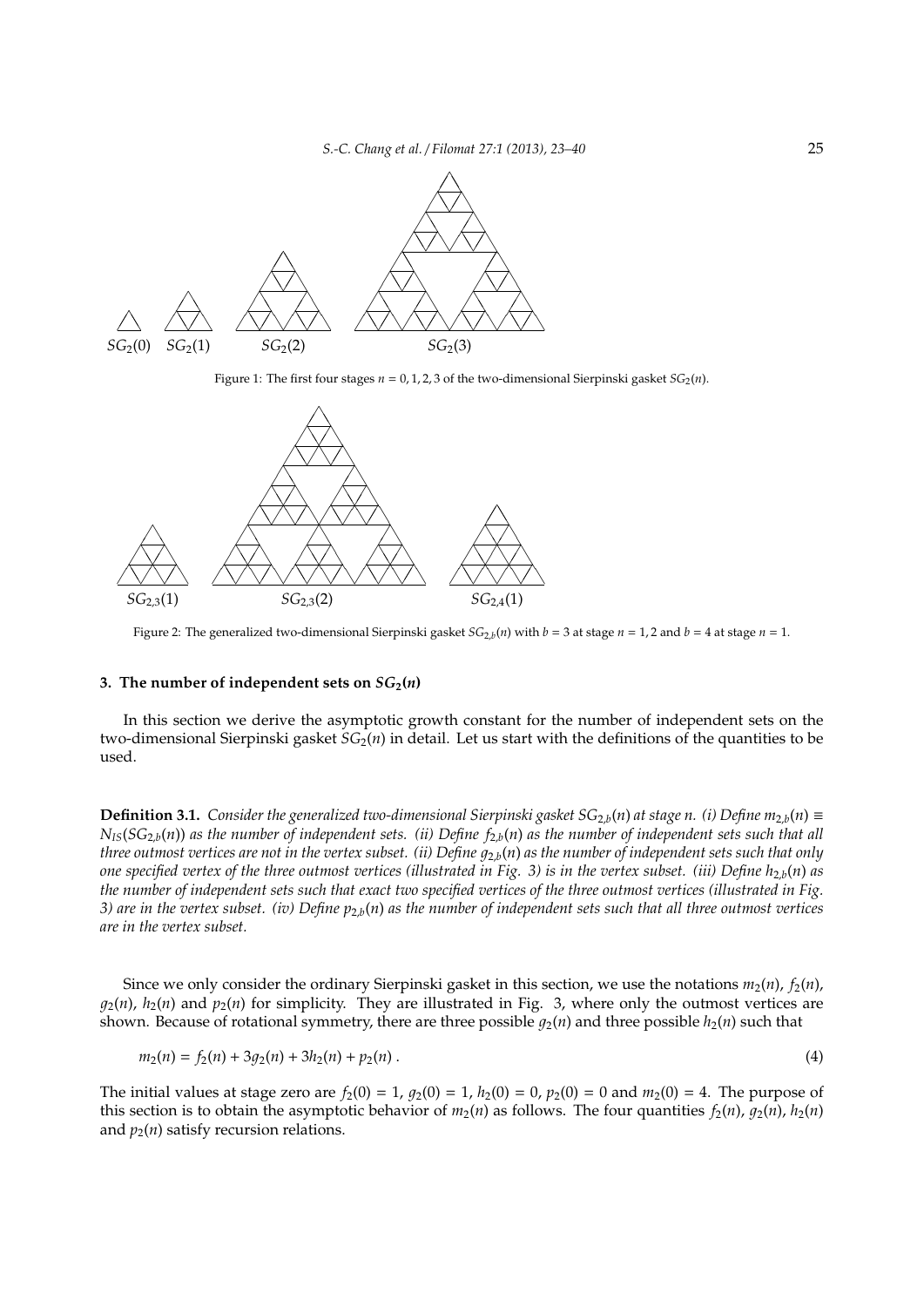

Figure 3: Illustration for the configurations  $f_2(n)$ ,  $g_2(n)$ ,  $h_2(n)$ , and  $p_2(n)$ . Only the three outmost vertices are shown explicitly, where a solid circle is in the vertex subset and an open circle is not.

**Lemma 3.2.** *For any non-negative integer n,*

$$
f_2(n+1) = f_2^3(n) + 3f_2(n)g_2^2(n) + 3g_2^2(n)h_2(n) + h_2^3(n),
$$
\n(5)

$$
g_2(n+1) = f_2^2(n)g_2(n) + 2f_2(n)g_2(n)h_2(n) + g_2^3(n) + 2g_2(n)h_2^2(n) + g_2^2(n)p_2(n) + h_2^2(n)p_2(n) \,,\tag{6}
$$

$$
h_2(n+1) = f_2(n)g_2^2(n) + f_2(n)h_2^2(n) + 2g_2^2(n)h_2(n) + h_2^3(n) + 2g_2(n)h_2(n)p_2(n) + h_2(n)p_2^2(n),
$$
\n(7)

$$
p_2(n+1) = g_2^3(n) + 3g_2(n)h_2^2(n) + 3h_2^2(n)p_2(n) + p_2^3(n).
$$
\n(8)

*Proof* The Sierpinski gasket  $SG_2(n + 1)$  is composed of three  $SG_2(n)$  with three pairs of vertices identified. The number  $f_2(n + 1)$  consists of (i) one configuration where all three  $SG_2(n)$  belong to the class that is enumerated by  $f_2(n)$ ; (ii) three configurations where one of the  $SG_2(n)$  belongs to the class enumerated by  $f_2(n)$  and the other two belong to the class enumerated by  $q_2(n)$ ; (iii) three configurations where two of the  $SG<sub>2</sub>(n)$  belong to the class enumerated by  $q<sub>2</sub>(n)$  and the other one belongs to the class enumerated by  $h_2(n)$ ; (iv) one configuration where all three *SG*<sub>2</sub>(*n*) belongs to the class enumerated by  $h_2(n)$  as illustrated in Fig. 4. Eq. (5) is verified by adding these configurations.



Figure 4: Illustration for the expression of  $f_2(n+1)$ . The multiplication of three on the right-hand-side corresponds to the three possible orientations of  $SG_2(n + 1)$ .

Similarly,  $q_2(n+1)$ ,  $h_2(n+1)$  and  $p_2(n+1)$  for  $SG_2(n+1)$  can be obtained with appropriate configurations of its three constituting *SG*2(*n*) as illustrated in Figs. 5, 6 and 7 to verify Eqs. (6), (7) and (8), respectively. There are always  $8 = 2^3$  terms (counting multiplicity) in Eqs. (5) - (8) because for each of the three pairs of identified vertices it can be either in the vertex subset or not.  $\Box$ 



Figure 5: Illustration for the expression of  $q_2(n + 1)$ . The multiplication of two on the right-hand-side corresponds to the reflection symmetry with respect to the central vertical axis.

Alternatively, it is known that the number of dimer-monomers (known as a matching in combinatorics) on a graph *G* is the same as the number of independent sets on the associated line graph *L*(*G*) [41]. Consider the sequence of graphs  $H(n)$  shown in Fig. 8 that is obtained by adding an extra edge to each of the outmost vertices of the Hanoi graph. As  $H(n)$  has  $SG<sub>2</sub>(n)$  as its line graph, the enumeration of the number of independent sets on  $SG<sub>2</sub>(n)$  is equivalent to the enumeration of the number of dimer-monomers on these *H*(*n*). One can define corresponding quantities of  $f_2(n)$ ,  $g_2(n)$ ,  $h_2(n)$ ,  $p_2(n)$  on  $H(n)$  that satisfy the same recursion relations as in Lemma 3.2.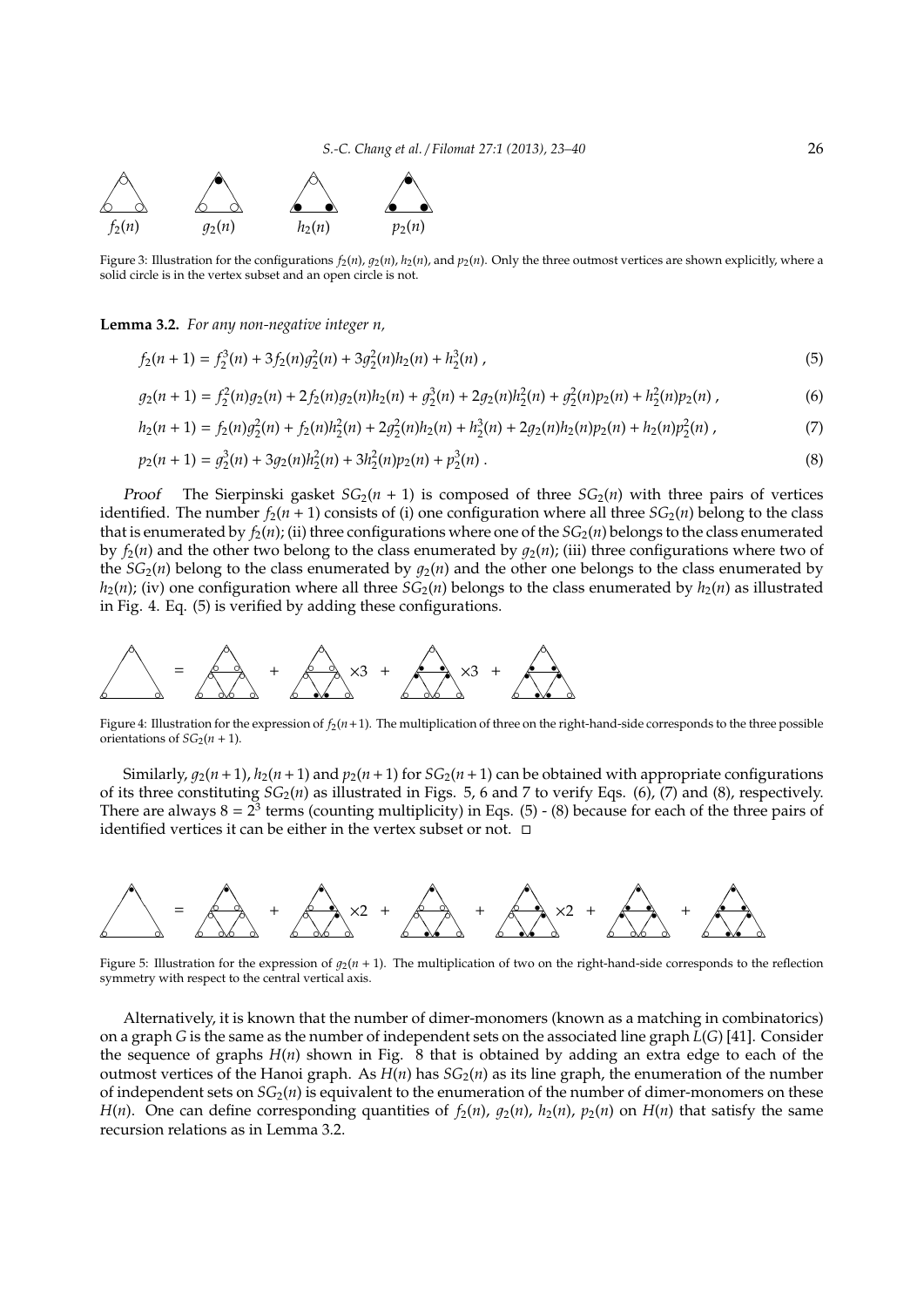

Figure 6: Illustration for the expression of  $h_2(n + 1)$ . The multiplication of two on the right-hand-side corresponds to the reflection symmetry with respect to the central vertical axis.



Figure 7: Illustration for the expression of  $p_2(n+1)$ . The multiplication of three on the right-hand-side corresponds to the three possible orientations of  $SG_2(n + 1)$ .



Figure 8: The first four stages  $n = 0, 1, 2, 3$  of the graph  $H(n)$ .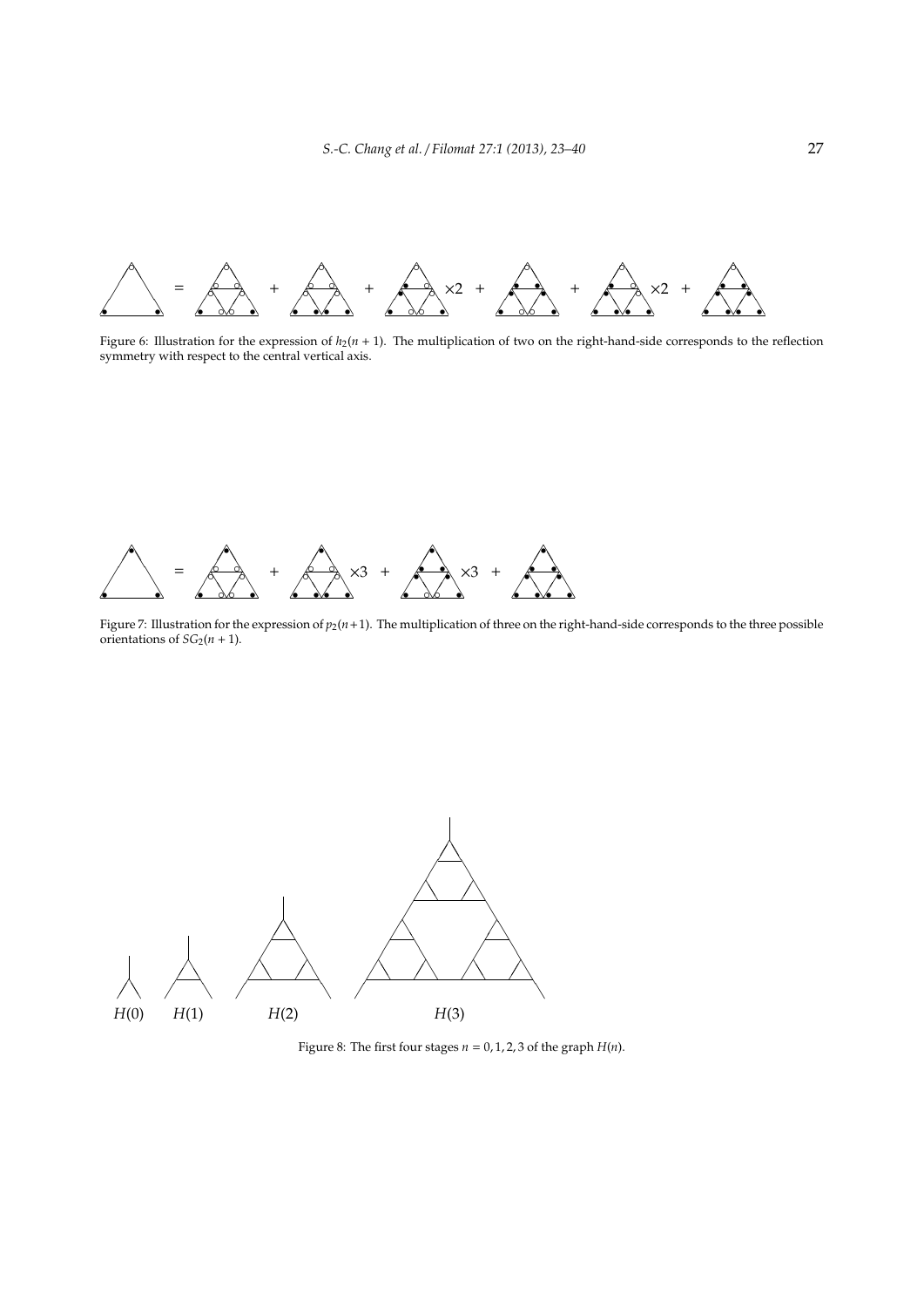The values of  $f_2(n)$ ,  $g_2(n)$ ,  $h_2(n)$ ,  $p_2(n)$  for small *n* can be evaluated recursively by Eqs. (5) - (8) as listed in Table 1. These numbers grow exponentially, and do not have simple integer factorizations. To estimate the value of the asymptotic growth constant defined in Eq. (1), we need the following lemmas.

For the generalized two-dimensional Sierpinski gasket *SG*2,*b*(*n*), define the ratios

$$
\alpha_{2,b}(n) = \frac{g_{2,b}(n)}{f_{2,b}(n)}, \qquad \beta_{2,b}(n) = \frac{h_{2,b}(n)}{g_{2,b}(n)}, \qquad \gamma_{2,b}(n) = \frac{p_{2,b}(n)}{h_{2,b}(n)},
$$
\n(9)

where *n* is a positive integer. For the ordinary Sierpinski gasket in this section, they are simplified to be  $\alpha_2(n)$ ,  $\beta_2(n)$ ,  $\gamma_2(n)$  and their values for small *n* are listed in Table 2. From the initial values of  $f_2(n)$ ,  $g_2(n)$ ,  $h_2(n)$ ,  $p_2(n)$ , it is easy to see that  $f_2(n) \geq g_2(n) \geq h_2(n) \geq p_2(n)$  for all non-negative *n* by induction. Alternatively, these inequalities can be obtained by an injection. For instance, if one of the independent sets enumerated by  $g_2(n)$  is given, one can remove the corner vertex to obtain another independent set that is among those that are enumerated by  $f_2(n)$  such that  $f_2(n) \geq g_2(n)$  is established. Similarly, the other two inequalities can be established. It follows that  $\alpha_2(n)$ ,  $\beta_2(n)$ ,  $\gamma_2(n) \in (0, 1]$ .

*n* || 0 || 1 || 2 || 3 || 3 || 4 *f*<sub>2</sub>(*n*) 1 4 125 4,007,754 132,460,031,222,098,852,477  $q_2(n)$  | 1 | 2 | 65 | 2,089,888 | 69,073,020,285,472,159,669 *h*<sub>2</sub>(*n*) 0 1 34 7,089,805 36,019,032,212,213,865,476 *p*<sub>2</sub>(*n*) 0 1 18 568,301 18,782,596,680,434,060,148<br> *m*<sub>2</sub>(*n*) 4 14 440 14,115,134 466,518,785,395,590,988,060 *m*<sub>2</sub>(*n*) 4 14 440 14,115,134 466,518,785,395,590,988,060

Table 1: The first few values of  $f_2(n)$ ,  $g_2(n)$ ,  $h_2(n)$ ,  $p_2(n)$ ,  $m_2(n)$ .

Table 2: The first few values of  $\alpha_2(n)$ ,  $\beta_2(n)$ ,  $\gamma_2(n)$ . The last digits given are rounded off.

| $\alpha_2(n)$ | 0.5 |                   | 0.521461147565444 | 0.521463113425180 |
|---------------|-----|-------------------|-------------------|-------------------|
| $\beta_2(n)$  |     | 0.523076923076923 | 0.521465743618797 | 0.521463113431998 |
| $\gamma_2(n)$ |     | 0.529411764705882 | 0.521470354788242 | 0.521463113438816 |

**Lemma 3.3.** *For any positive integer n, the ratios satisfy*

$$
\alpha_2(n) \le \beta_2(n) \le \gamma_2(n) \tag{10}
$$

*When n increases, the ratio*  $\alpha_2(n)$  *increases monotonically while*  $\gamma_2(n)$  *decreases monotonically. The three ratios in the large n limit are equal to each other*

$$
\lim_{n \to \infty} \alpha_2(n) = \lim_{n \to \infty} \beta_2(n) = \lim_{n \to \infty} \gamma_2(n) \,. \tag{11}
$$

Proof It is clear that Eq. (10) is valid for small values of *n* given in Table 2. In order to save space, we *will use*  $α_n$ ,  $β_n$ ,  $γ_n$  to denote  $α_2(n)$ ,  $β_2(n)$ ,  $γ_2(n)$  for the lengthy equations in this Lemma. By definition, we have

$$
\alpha_{n+1} = \alpha_n \frac{B_n}{A_n} , \qquad \beta_{n+1} = \alpha_n \frac{C_n}{B_n} , \qquad \gamma_{n+1} = \alpha_n \frac{D_n}{C_n}
$$
 (12)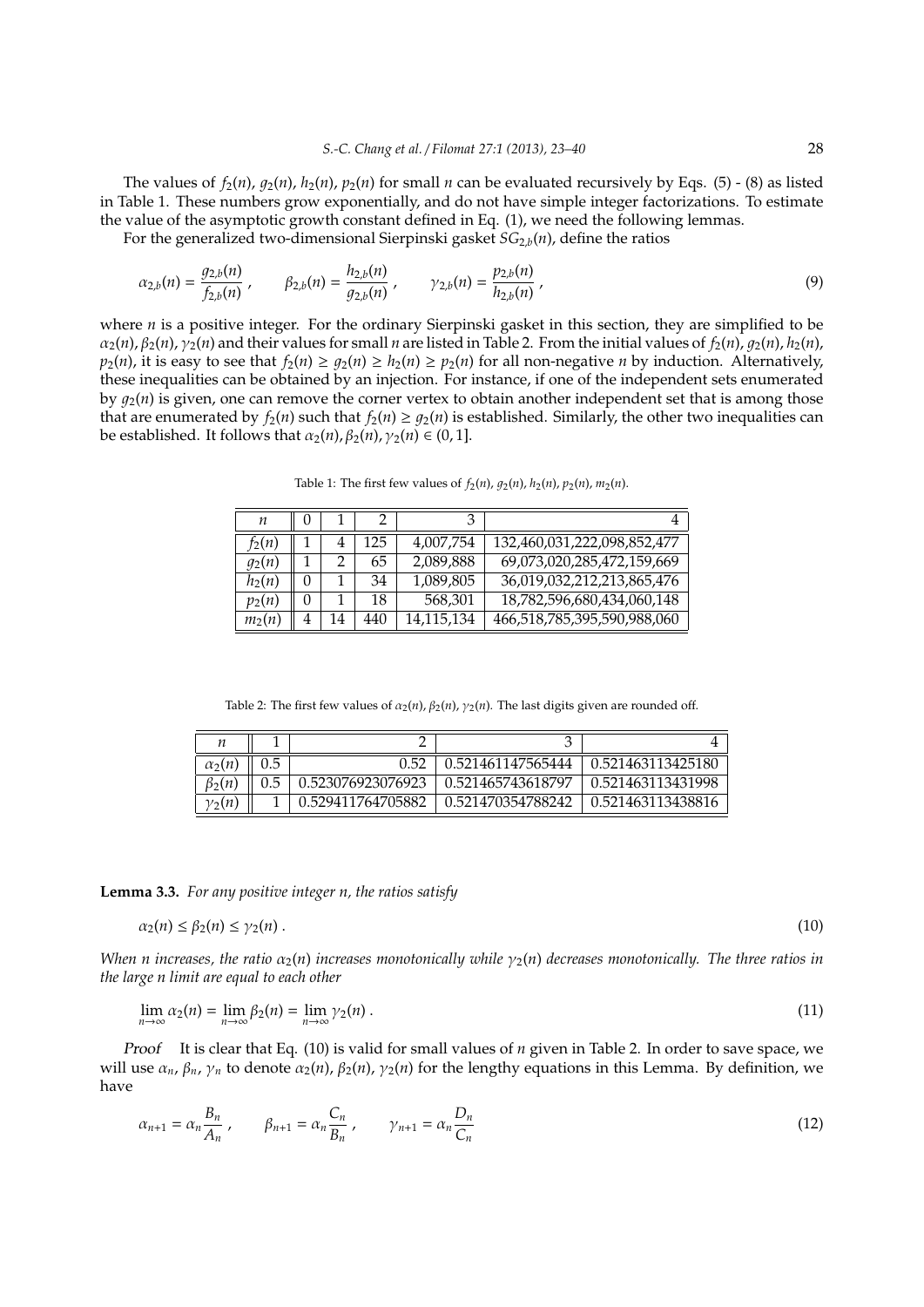for a positive *n*, where

$$
A_n = 1 + 3\alpha_n^2 + 3\alpha_n^3 \beta_n + \alpha_n^3 \beta_n^3,
$$
  
\n
$$
B_n = 1 + 2\alpha_n \beta_n + \alpha_n^2 + 2\alpha_n^2 \beta_n^2 + \alpha_n^2 \beta_n \gamma_n + \alpha_n^2 \beta_n^3 \gamma_n,
$$
  
\n
$$
C_n = 1 + \beta_n^2 + 2\alpha_n \beta_n + \alpha_n \beta_n^3 + 2\alpha_n \beta_n^2 \gamma_n + \alpha_n \beta_n^3 \gamma_n^2,
$$
  
\n
$$
D_n = 1 + 3\beta_n^2 + 3\beta_n^3 \gamma_n + \beta_n^3 \gamma_n^3,
$$
\n(13)

such that

$$
\alpha_{n+1} - \alpha_n = \frac{1}{A_n} \Big\{ 2\alpha_n^2 (1 + \alpha_n \beta_n) (\beta_n - \alpha_n) + \alpha_n^3 \beta_n (1 + \beta_n^2) (\gamma_n - \alpha_n) \Big\} \,, \tag{14}
$$

$$
\beta_{n+1} - \alpha_n = \frac{1}{B_n} \Big\{ \alpha_n (\beta_n + \alpha_n + \alpha_n \beta_n^2 + \alpha_n \beta_n \gamma_n) (\beta_n - \alpha_n) + \alpha_n^2 \beta_n^2 (1 + \beta_n \gamma_n) (\gamma_n - \alpha_n) \Big\} \,. \tag{15}
$$

It follows that

$$
\beta_{n+1} - \alpha_{n+1} = \frac{\beta_n - \alpha_n}{A_n B_n} \Big\{ \alpha_n (\beta_n + \alpha_n + \alpha_n \beta_n^2 + \alpha_n \beta_n \gamma_n) A_n - 2\alpha_n^2 (1 + \alpha_n \beta_n) B_n \Big\} \n+ \frac{\gamma_n - \alpha_n}{A_n B_n} \Big\{ \alpha_n^2 \beta_n^2 (1 + \beta_n \gamma_n) A_n - \alpha_n^3 \beta_n (1 + \beta_n^2) B_n \Big\} \n= \frac{\beta_n - \alpha_n}{A_n B_n} \alpha_n (1 + \alpha_n \beta_n) \Big\{ (1 - \alpha_n^2 - \alpha_n^2 \beta_n \gamma_n) (\beta_n - \alpha_n) + \alpha_n \beta_n (\gamma_n - \alpha_n) - \alpha_n^3 \beta_n^3 (\gamma_n - \beta_n) \Big\} \n+ \frac{\gamma_n - \alpha_n}{A_n B_n} \alpha_n^2 \beta_n \Big\{ (1 + \alpha_n^2 + \alpha_n^2 \beta_n \gamma_n) (\beta_n - \alpha_n) + \beta_n^2 (\gamma_n - \alpha_n) + \alpha_n^2 \beta_n^2 (2 + \alpha_n \beta_n) (\gamma_n - \beta_n) \Big\} , \tag{16}
$$

where

$$
A_n B_n = 1 + 4\alpha_n^2 + 2\alpha_n \beta_n + 3\alpha_n^4 + 9\alpha_n^3 \beta_n + 2\alpha_n^2 \beta_n^2 + \alpha_n^2 \beta_n \gamma_n + 3\alpha_n^5 \beta_n + 12\alpha_n^4 \beta_n^2 + \alpha_n^3 \beta_n^3 + 3\alpha_n^4 \beta_n \gamma_n + \alpha_n^2 \beta_n^3 \gamma_n + 7\alpha_n^5 \beta_n^4 + 3\alpha_n^5 \beta_n^2 \gamma_n + 3\alpha_n^4 \beta_n^3 \gamma_n + 2\alpha_n^5 \beta_n^5 \gamma_n + 4\alpha_n^5 \beta_n^4 \gamma_n + \alpha_n^5 \beta_n^6 \gamma_n. \tag{17}
$$

Since  $\gamma_n - \alpha_n = (\gamma_n - \beta_n) + (\beta_n - \alpha_n)$ , Eq. (17) leads to

$$
\beta_{n+1} - \alpha_{n+1} = \frac{\beta_n - \alpha_n}{A_n B_n} \alpha_n (1 + \alpha_n \beta_n) \Big\{ (1 + \alpha_n \beta_n - \alpha_n^2 - \alpha_n^2 \beta_n \gamma_n) (\beta_n - \alpha_n) + (\alpha_n \beta_n - \alpha_n^3 \beta_n^3) (\gamma_n - \beta_n) \Big\} + \frac{\gamma_n - \alpha_n}{A_n B_n} \alpha_n^2 \beta_n \Big\{ (1 + \alpha_n^2 + \alpha_n^2 \beta_n \gamma_n) (\beta_n - \alpha_n) + \beta_n^2 (\gamma_n - \alpha_n) + \alpha_n^2 \beta_n^2 (2 + \alpha_n \beta_n) (\gamma_n - \beta_n) \Big\} \,. \tag{18}
$$

Using the fact that  $\alpha_n$ ,  $\beta_n$ ,  $\gamma_n \in (0,1]$  and the inequality  $\beta_n \leq \gamma_n$  to be shown below,  $\alpha_n \leq \beta_n$  is proved by induction. Define  $\epsilon_n = \gamma_n - \alpha_n$ , which is larger than  $\gamma_n - \beta_n$  and  $\beta_n - \alpha_n$  as we shall prove  $\beta_n \le \gamma_n$ , then

$$
\beta_{n+1} - \alpha_{n+1} \leq \frac{\epsilon_n^2}{A_n B_n} \Big\{ \alpha_n (1 + \alpha_n \beta_n)^2 + \alpha_n^2 \beta_n (1 + \alpha_n^2 + \alpha_n^2 \beta_n \gamma_n + \beta_n^2 + 2 \alpha_n^2 \beta_n^2 + \alpha_n^3 \beta_n^3) \Big\}
$$
  
\n
$$
= \frac{\epsilon_n^2}{A_n B_n} \Big\{ \alpha_n + 3 \alpha_n^2 \beta_n + \alpha_n^3 \beta_n^2 + \alpha_n^4 \beta_n + \alpha_n^2 \beta_n^3 + 2 \alpha_n^4 \beta_n^3 + \alpha_n^4 \beta_n^2 \gamma_n + \alpha_n^5 \beta_n^4 \Big\}
$$
  
\n
$$
\leq \frac{\epsilon_n^2}{A_n B_n} \Big\{ 1 + 3 \alpha_n^2 + 2 \alpha_n^3 \beta_n + \alpha_n^2 \beta_n^2 + 3 \alpha_n^4 \beta_n^2 + \alpha_n^5 \beta_n^3 \Big\} \leq \epsilon_n^2 .
$$
 (19)

Similarly, we have

$$
\gamma_{n+1} - \alpha_n = \frac{1}{C_n} \Big\{ 2\alpha_n \beta_n (1 + \beta_n \gamma_n) (\beta_n - \alpha_n) + \alpha_n \beta_n^3 (1 + \gamma_n^2) (\gamma_n - \alpha_n) \Big\},\tag{20}
$$

and

$$
\gamma_{n+1} - \beta_{n+1} = \frac{\beta_n - \alpha_n}{B_n C_n} \Big\{ 2\alpha_n \beta_n (1 + \beta_n \gamma_n) B_n - \alpha_n (\beta_n + \alpha_n + \alpha_n \beta_n^2 + \alpha_n \beta_n \gamma_n) C_n \Big\}
$$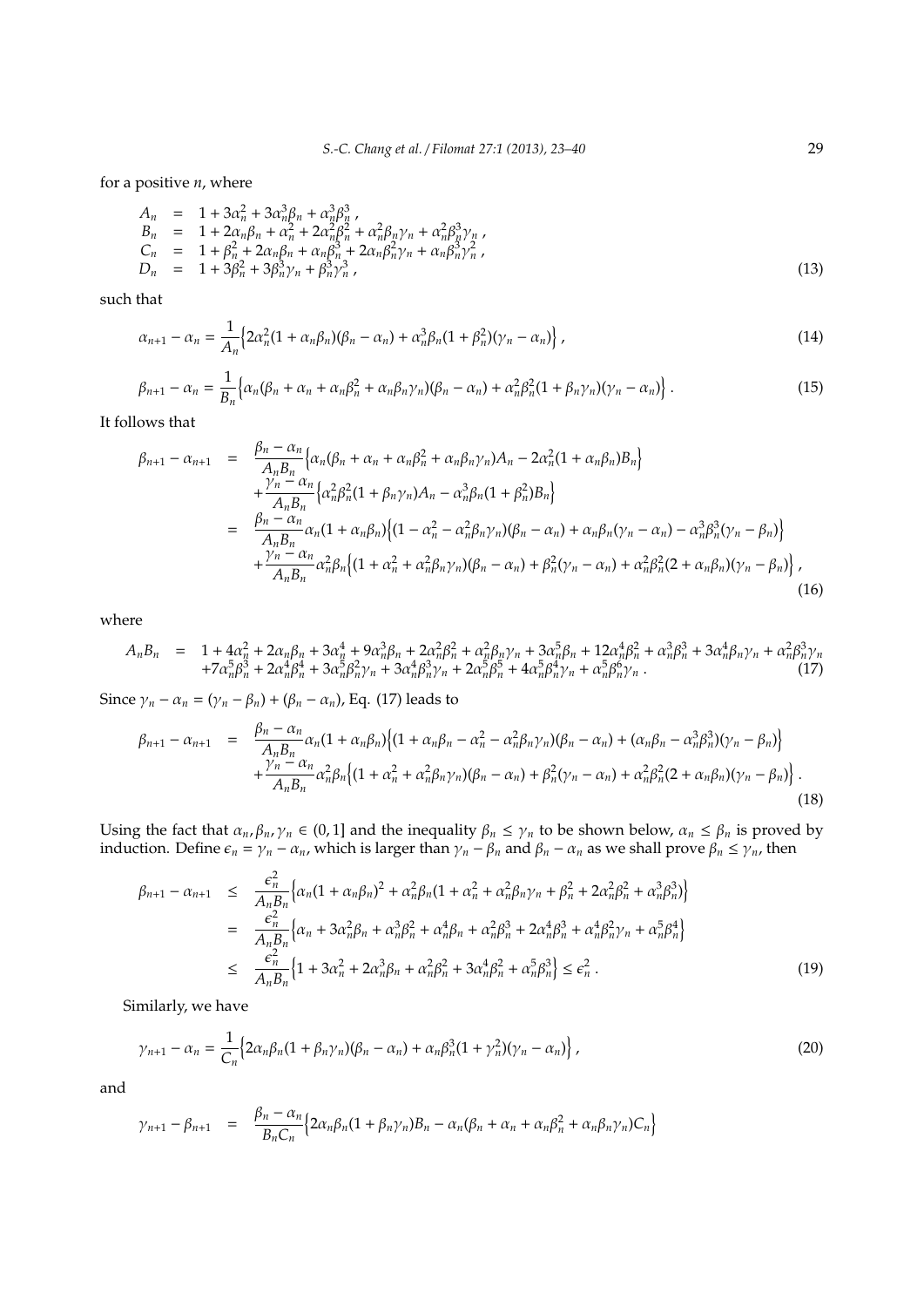*S.-C. Chang et al.* / *Filomat 27:1 (2013), 23–40* 30

$$
+\frac{\gamma_{n}-\alpha_{n}}{B_{n}C_{n}}\left\{\alpha_{n}\beta_{n}^{3}(1+\gamma_{n}^{2})B_{n}-\alpha_{n}^{2}\beta_{n}^{2}(1+\beta_{n}\gamma_{n})C_{n}\right\}=\frac{\beta_{n}-\alpha_{n}}{B_{n}C_{n}}\alpha_{n}\left\{(1+\beta_{n}\gamma_{n}-\alpha_{n}\beta_{n}^{3})(\beta_{n}-\alpha_{n})\right.+\beta_{n}(\beta_{n}+\alpha_{n}\beta_{n}^{2}+\alpha_{n}^{2}\beta_{n}^{3}-\alpha_{n}^{2}\beta_{n}^{2}\gamma_{n}-\alpha_{n}^{2}\beta_{n}^{3}\gamma_{n}^{2})(\gamma_{n}-\beta_{n})-\alpha_{n}\beta_{n}^{4}\gamma_{n}(\gamma_{n}-\alpha_{n})\right\}+\frac{\gamma_{n}-\alpha_{n}}{B_{n}C_{n}}\alpha_{n}\beta_{n}^{2}\left\{(1+\alpha_{n}\beta_{n})(\beta_{n}-\alpha_{n})+\beta_{n}(\gamma_{n}-\alpha_{n}\beta_{n}^{2}+2\alpha_{n}\beta_{n}\gamma_{n})(\gamma_{n}-\alpha_{n})\right.+\alpha_{n}^{2}\beta_{n}\gamma_{n}(1+\beta_{n}\gamma_{n})(\gamma_{n}-\beta_{n})\right\}=\frac{\beta_{n}-\alpha_{n}}{B_{n}C_{n}}\alpha_{n}\left\{(1+\beta_{n}\gamma_{n}-\alpha_{n}\beta_{n}^{3}-\alpha_{n}\beta_{n}^{4}\gamma_{n})(\beta_{n}-\alpha_{n})\right.+\beta_{n}(\beta_{n}+\alpha_{n}\beta_{n}^{2}+\alpha_{n}^{2}\beta_{n}^{3}-\alpha_{n}^{2}\beta_{n}^{2}\gamma_{n}-\alpha_{n}^{2}\beta_{n}^{3}\gamma_{n}^{2}-\alpha_{n}\beta_{n}^{3}\gamma_{n})(\gamma_{n}-\beta_{n})\right\}+\frac{\gamma_{n}-\alpha_{n}}{B_{n}C_{n}}\alpha_{n}\beta_{n}^{2}\left\{(1+\alpha_{n}\beta_{n})(\beta_{n}-\alpha_{n})+\beta_{n}(\gamma_{n}-\alpha_{n}\beta_{n}^{2}+2\alpha_{n}\beta_{n}\gamma_{n})(\gamma_{n}-\alpha_{n})\right.+\alpha_{n}^{2}\beta_{n}\gamma_{n}(1+\beta_{n}\gamma_{n})(\gamma_{n}-\beta_{n})\right\},
$$

where the last equality holds using  $\gamma_n - \alpha_n = (\gamma_n - \beta_n) + (\beta_n - \alpha_n)$ , and

$$
B_{n}C_{n} = 1 + \alpha_{n}^{2} + 4\alpha_{n}\beta_{n} + \beta_{n}^{2} + 2\alpha_{n}^{3}\beta_{n} + 7\alpha_{n}^{2}\beta_{n}^{2} + 3\alpha_{n}\beta_{n}^{3} + \alpha_{n}^{2}\beta_{n}\gamma_{n} + 2\alpha_{n}\beta_{n}^{2}\gamma_{n} + 5\alpha_{n}^{3}\beta_{n}^{3} + 4\alpha_{n}^{2}\beta_{n}^{4} + 4\alpha_{n}^{3}\beta_{n}^{2}\gamma_{n} + 6\alpha_{n}^{2}\beta_{n}^{3}\gamma_{n} + \alpha_{n}\beta_{n}^{3}\gamma_{n}^{2} + 2\alpha_{n}^{3}\beta_{n}^{5} + 7\alpha_{n}^{3}\beta_{n}^{4}\gamma_{n} + \alpha_{n}^{2}\beta_{n}^{5}\gamma_{n} + 3\alpha_{n}^{3}\beta_{n}^{3}\gamma_{n}^{2} + 2\alpha_{n}^{2}\beta_{n}^{4}\gamma_{n}^{2} + \alpha_{n}^{3}\beta_{n}^{6}\gamma_{n} + 4\alpha_{n}^{3}\beta_{n}^{5}\gamma_{n}^{2} + \alpha_{n}^{3}\beta_{n}^{6}\gamma_{n}^{3} + \alpha_{n}^{3}\beta_{n}^{6}\gamma_{n}^{3}.
$$
\n(22)

Using the fact that  $\alpha_n$ ,  $\beta_n$ ,  $\gamma_n \in (0, 1]$  and the inequality  $\alpha_n \leq \beta_n$  proven above,  $\beta_n \leq \gamma_n$  is proved by induction. We also have

$$
\gamma_{n+1} - \beta_{n+1} \leq \frac{\epsilon_n^2}{B_n C_n} \Big\{ \alpha_n (1 + \beta_n \gamma_n + \beta_n^2 + \alpha_n \beta_n^3 + \alpha_n^2 \beta_n^4) \n+ \alpha_n \beta_n^2 (1 + \alpha_n \beta_n + \beta_n \gamma_n + 2 \alpha_n \beta_n^2 \gamma_n + \alpha_n^2 \beta_n \gamma_n + \alpha_n^2 \beta_n^2 \gamma_n^2) \Big\} \n= \frac{\epsilon_n^2}{B_n C_n} \Big\{ \alpha_n + 2 \alpha_n \beta_n^2 + \alpha_n \beta_n \gamma_n + 2 \alpha_n^2 \beta_n^3 + \alpha_n^3 \beta_n^4 + \alpha_n \beta_n^3 \gamma_n + \alpha_n^3 \beta_n^3 \gamma_n + 2 \alpha_n^2 \beta_n^4 \gamma_n + \alpha_n^3 \beta_n^4 \gamma_n^2 \Big\} \n\leq \frac{\epsilon_n^2}{B_n C_n} \Big\{ 1 + 3 \alpha_n \beta_n + 3 \alpha_n \beta_n^3 + 2 \alpha_n^3 \beta_n^3 + 2 \alpha_n^2 \beta_n^3 \gamma_n + \alpha_n^3 \beta_n^4 \gamma_n \Big\} \leq \epsilon_n^2.
$$
\n(23)

From Eqs. (19) and (23), we obtain  $\epsilon_{n+1} \leq 2\epsilon_n^2$  for all positive *n* by induction. It follows that for any positive integer  $m \leq n$ ,

$$
\epsilon_n \le 2\epsilon_{n-1}^2 \le 2\Big[2\epsilon_{n-2}^2\Big]^2 \le \cdots \le \frac{1}{2}\Big[2\epsilon_m\Big]^{2^{n-m}}.\tag{24}
$$

Taking *m* as an integer larger than one so that  $\epsilon_m < 1/2$ , then we have the values of  $\alpha_n$ ,  $\beta_n$ ,  $\gamma_n$  are close to each other when *n* becomes large.

Finally, it is clear that  $\alpha_2(n)$  increases monotonically as *n* increases by Eq. (14). As

$$
\gamma_n - \gamma_{n+1} = \frac{1}{C_n} \Big\{ (1 + \beta_n^2)(\gamma_n - \alpha_n) + 2\alpha_n \beta_n (1 + \beta_n \gamma_n)(\gamma_n - \beta_n) \Big\},\tag{25}
$$

we know  $\gamma_2(n)$  decreases monotonically as *n* increases, and the proof is completed.  $\Box$ 

Numerically, we find

$$
\lim_{n \to \infty} \alpha_2(n) = \lim_{n \to \infty} \beta_2(n) = \lim_{n \to \infty} \gamma_2(n) = 0.521463113428094965776... \tag{26}
$$

From the above lemma, we have the following bounds for the asymptotic growth constant.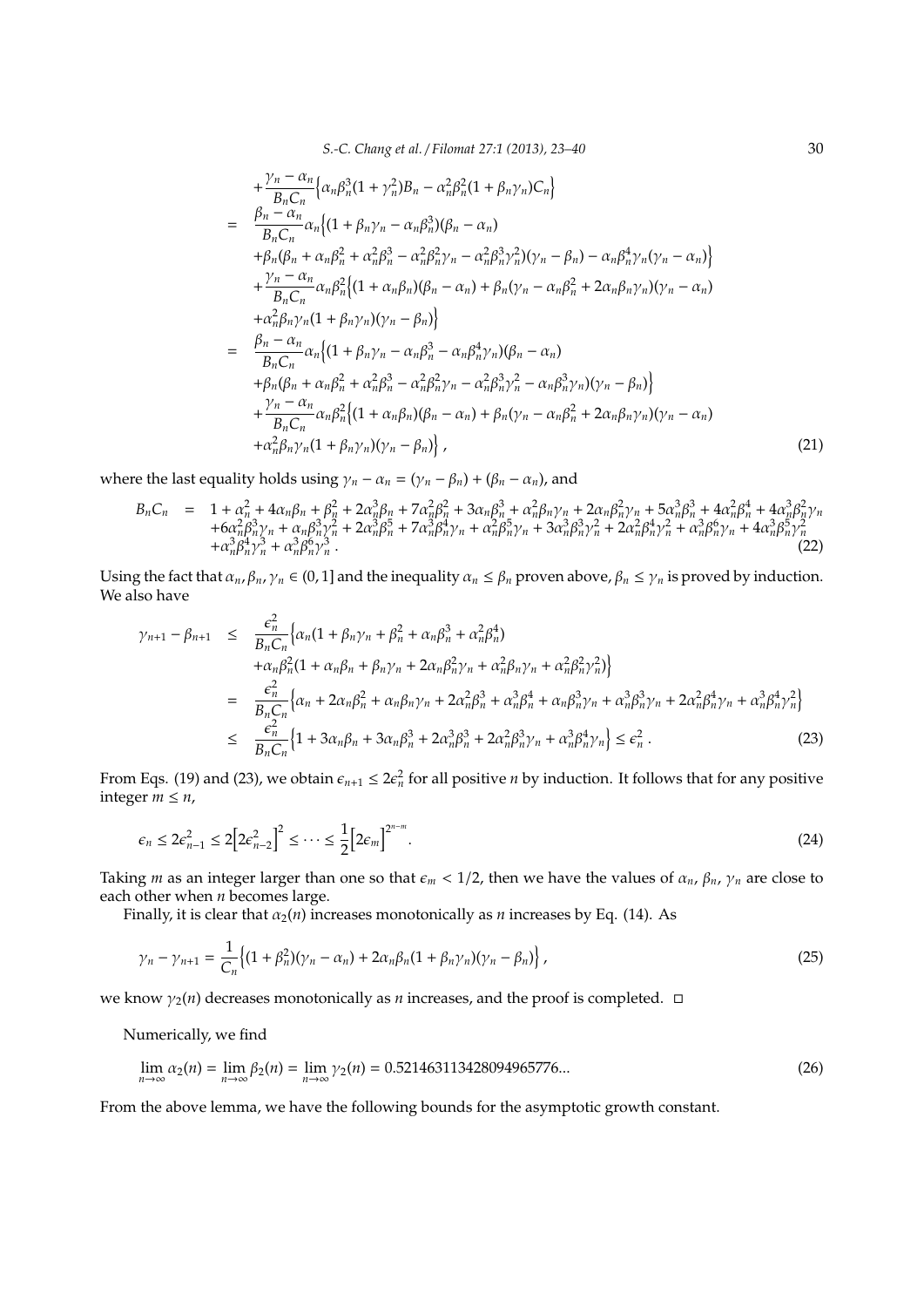**Lemma 3.4.** *The asymptotic growth constant for the number of independent sets on*  $SG<sub>2</sub>(n)$  *is bounded:* 

$$
\frac{2}{3^{m+1}}\ln[f_2(m)] + \frac{1}{3^m}\ln[1+\alpha_2^2(m)] \le z_{SG_2} \le \frac{2}{3^{m+1}}\ln[f_2(m)] + \frac{1}{3^m}\ln[1+\beta_2^2(m)]\,,\tag{27}
$$

*where m is a positive integer.*

*Proof* From Eq. (5) and Lemma 3.3, we have the upper bound for  $f_2(n)$ ,

$$
f_2(n) = f_2^3(n-1)\left[1+3\alpha_2^2(n-1)+3\alpha_2^3(n-1)\beta_2(n-1)+\alpha_2^3(n-1)\beta_2^3(n-1)\right]
$$
  
\n
$$
\leq f_2^3(n-1)\left[1+\beta_2^2(n-1)\right]^3
$$
  
\n
$$
\leq \left\{f_2^3(n-2)\left[1+\beta_2^2(n-2)\right]^3\right\}^3\left[1+\beta_2^2(n-1)\right]^3 \leq \cdots
$$
  
\n
$$
\leq \left[f_2(m)\right]^{3^{n-m}}\left[1+\beta_2^2(m)\right]^{\frac{3}{2}(3^{n-m}-1)}.
$$
 (28)

From Eq. (4), the number of independent sets has the upper bound

$$
m_2(n) = f_2(n) \Big[ 1 + 3\alpha_2(n) + 3\alpha_2(n)\beta_2(n) + \alpha_2(n)\beta_2(n)\gamma_2(n) \Big] \le \Big[ f_2(m) \Big]^{3^{n-m}} \Big[ 1 + \beta_2^2(m) \Big]^{\frac{3}{2}(3^{n-m}-1)} \Big[ 1 + \gamma_2(n) \Big]^3. \tag{29}
$$

As the number of vertices of  $SG_2(n)$  is  $3(3^n + 1)/2$  by Eq. (3), the upper bound for  $z_{SG_2}$  defined in Eq. (1) follows. The lower bound for  $z_{SG_2}$  can be derived similarly.  $\Box$ 

As *m* increases, the difference between the upper and lower bounds in Eq. (27) becomes small and the convergence is rapid. The numerical value of  $z_{SC_2}$  can be obtained with more than a hundred significant figures accurate when *m* is equal to eight.

**Proposition 3.5.** *The asymptotic growth constant for the number of independent sets on the two-dimensional Sierpinski gasket*  $SG_2(n)$  *in the large n limit is*  $z_{SG_2} = 0.38430953443368558352...$ *...* 

For the square lattice which also has degree four, the asymptotic growth constant is *zsq* = 0.40749510126068800045... [14] that is larger than our result here.

As mentioned previously, the number of dimer-monomers on the graph *H*(*n*) illustrated in Fig. 8 is the same as the number of independent sets on the two-dimensional Sierpinski gasket  $SG<sub>2</sub>(n)$ . Similar to Eq. (1), one can define a constant for the exponential growth of the number of dimer-monomers:

$$
z'_{G} = \lim_{v(G) \to \infty} \frac{\ln N_{DM}(G)}{v(G)} , \qquad (30)
$$

where  $N_{DM}(G)$  is the number of dimer-monomers on a graph *G*. As the number of vertices of  $H(n)$  is  $3^n + 3$ , we have the following corollary.

**Corollary 3.6.** *The asymptotic growth constant for the number of dimer-monomers on the graph H*(*n*) *in the large n limit is z*′ *H* = 0.57646430165052837528...*.*

This result can be obtained from the asymptotic formula given in [42].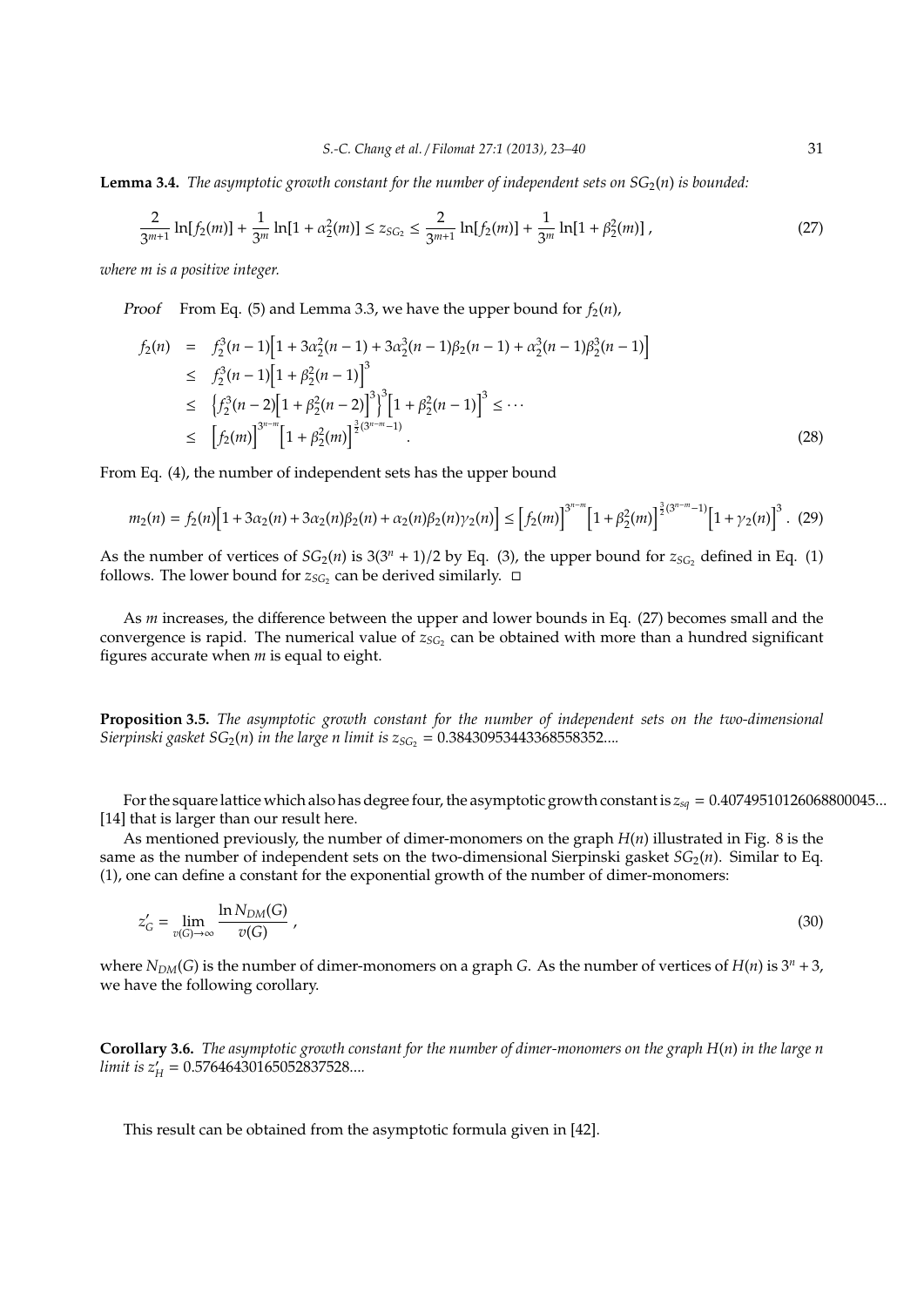#### **4.** The number of independent sets on  $SG_{2,3}(n)$

The method given in the previous section can be applied to the number of independent sets on  $SG_{d,b}(n)$ with larger values of *d* and *b*. The number of configurations to be considered increases as *d* and *b* increase, and the recursion relations must be derived individually for each *d* and *b*. In this section, we consider the generalized two-dimensional Sierpinski gasket *SG*2,*b*(*n*) with the number of layers *b* equal to three. For  $SG<sub>2,3</sub>(n)$ , the numbers of edges and vertices are given by

$$
e(SG_{2,3}(n)) = 3 \times 6^n \tag{31}
$$

$$
v(SG_{2,3}(n)) = \frac{7 \times 6^n + 8}{5} \tag{32}
$$

where the three outmost vertices have degree two. There are (6*<sup>n</sup>* − 1)/5 vertices of *SG*2,3(*n*) with degree six and 6(6*<sup>n</sup>* − 1)/5 vertices with degree four. The initial values for the number of independent sets with various conditions are the same as those for *SG*<sub>2</sub>:  $f_{2,3}(0) = 1$ ,  $g_{2,3}(0) = 1$ ,  $h_{2,3}(0) = 0$  and  $p_{2,3}(0) = 0$ . The recursion relations for  $SG_{2,3}(n)$  are lengthy and given in the appendix. Some values of  $f_{2,3}(n)$ ,  $g_{2,3}(n)$ ,  $h_{2,3}(n)$ , *p*2,3(*n*), *m*2,3(*n*) are listed in Table 3. These numbers grow exponentially, and do not have simple integer factorizations.

Table 3: The first few values of  $f_{2,3}(n)$ ,  $g_{2,3}(n)$ ,  $h_{2,3}(n)$ ,  $p_{2,3}(n)$ ,  $m_{2,3}(n)$ .

| п            | $\Omega$ |    |             |                                                                     |
|--------------|----------|----|-------------|---------------------------------------------------------------------|
| $t_{2,3}(n)$ |          | 19 | 172,371,175 | 93,818,345,014,803,648,739,612,995,034,820,933,103,277,876,214,071  |
| $g_{2,3}(n)$ |          |    | 80,291,169  | 43,700,938,182,461,202,772,695,141,988,444,331,720,442,482,282,619  |
| $h_{2,3}(n)$ | 0        | 4  | 37,399,906  | 20,356,061,468,851,869,739,344,457,713,631,919,274,541,443,648,604  |
| $p_{2,3}(n)$ | $\theta$ |    | 17,420,990  | 9,481,930,039,890,479,716,613,035,420,873,292,623,048,215,623,126   |
| $m_{2,3}(n)$ | 4        | 60 | 542,865,390 | 295,471,274,008,633,345,992,344,829,561,922,978,711,277,869,630,866 |

The values of the ratios  $\alpha_{2,3}(n)$ ,  $\beta_{2,3}(n)$ ,  $\gamma_{2,3}(n)$  defined in Eq. (9) for small *n* are listed in Table 4. The sequence of  $\alpha_{2,3}(n)$  decreases monotonically as *n* increases, while  $\beta_{2,3}(n)$  increases monotonically. Except the first term  $\gamma_{2,3}(1)$ ,  $\gamma_{2,3}(n)$  also increases monotonically for  $n \ge 2$ . We again have  $\alpha_{2,3}(n)$ ,  $\beta_{2,3}(n)$ ,  $\gamma_{2,3}(n) \in (0,1]$ but  $\gamma_{2,3}(n) \leq \beta_{2,3}(n) \leq \alpha_{2,3}(n)$  for  $n \geq 2$ , in contrast to Lemma 3.3.

Table 4: The first few values of  $\alpha_{2,3}(n)$ ,  $\beta_{2,3}(n)$ ,  $\gamma_{2,3}(n)$ . The last digits given are rounded off.

| $\alpha_{2,3}(n)$ | 0.47368421052631578947 | 0.46580391994195085112 | 0.46580376338514186621 |
|-------------------|------------------------|------------------------|------------------------|
| $\beta_{2,3}(n)$  | 4444444444444444444    | 0.46580348082863259844 | 0.46580376338514186620 |
| $\gamma_{2,3}(n)$ |                        | 0.46580304239267339335 | 0.46580376338514186619 |

By the same argument given in Lemma 3.4, we have the upper and lower bounds of the asymptotic growth constant for the number of independent sets on *SG*2,3(*n*):

$$
\frac{1}{7 \times 6^m} \left\{ 5 \ln f_{2,3}(m) + \ln \left[ 1 + \gamma_{2,3}^3(m) \right] + 6 \ln \left[ 1 + \gamma_{2,3}^2(m) \right] \right\} \le z_{SG_{2,3}} \le \frac{1}{7 \times 6^m} \left\{ 5 \ln f_{2,3}(m) + \ln \left[ 1 + \alpha_{2,3}^3(m) \right] + 6 \ln \left[ 1 + \alpha_{2,3}^2(m) \right] \right\},
$$
\n(33)

with *m* a positive integer. The convergence of the upper and lower bounds remains rapid. More than a hundred significant figures for *zSG*2,<sup>3</sup> can be obtained when *m* is equal to five. We have the following proposition.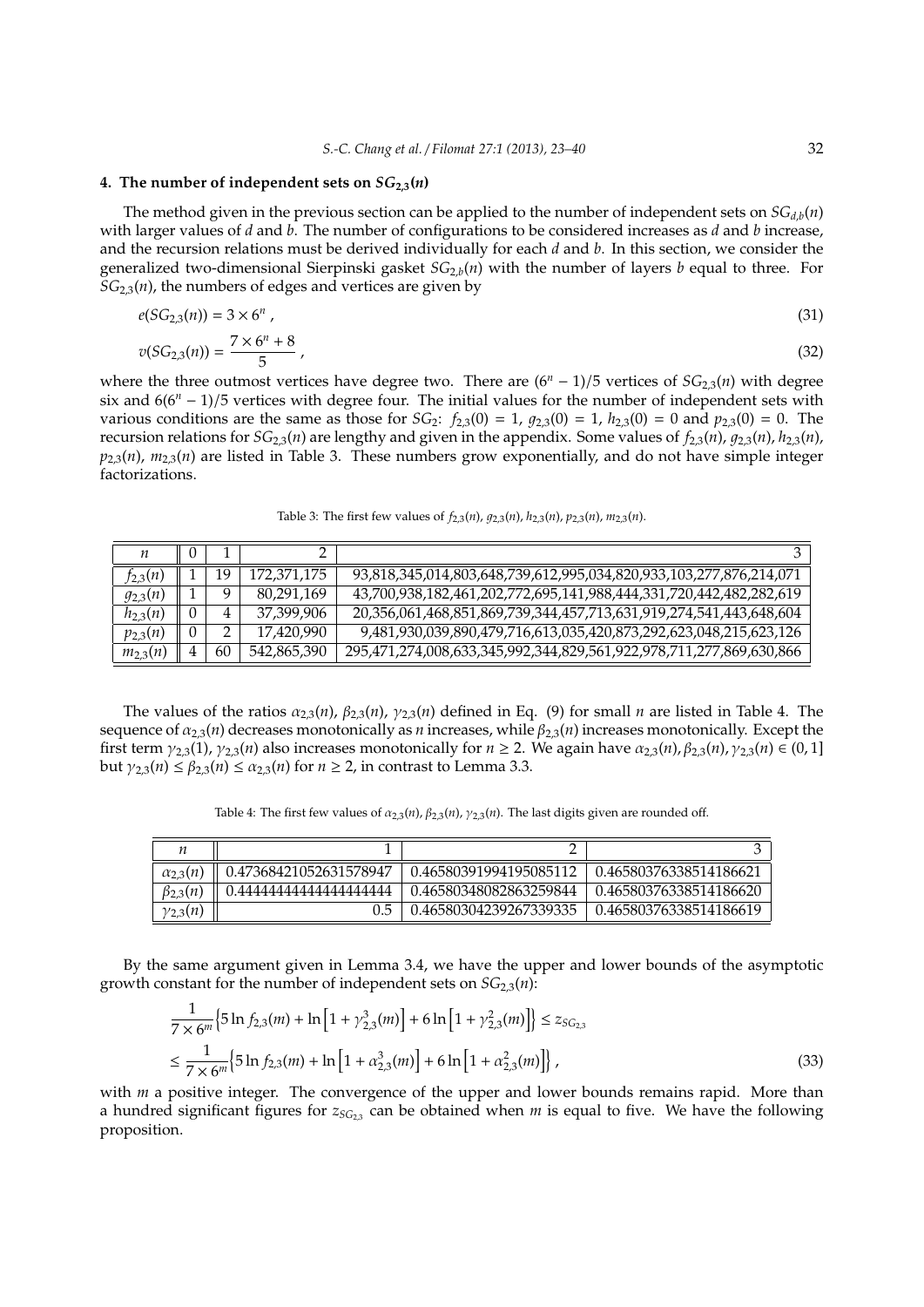**Proposition 4.1.** *The asymptotic growth constant for the number of independent sets on the two-dimensional Sierpinski gasket*  $SG_{2,3}(n)$  *in the large n limit is*  $z_{SG_{2,3}} = 0.38135033366164857274...$ 

#### 5. The number of independent sets on  $SG_3(n)$

In this section, we derive the asymptotic growth constant of independent sets on the three-dimensional Sierpinski gasket *SG*<sub>3</sub>(*n*). We use the following definitions.

**Definition 5.1.** *Consider the three-dimensional Sierpinski gasket*  $SG_3(n)$  *at stage n. (i) Define*  $m_3(n) \equiv N_{IS}(SG_3(n))$ *as the number of independent sets. (ii) Define f*3(*n*) *as the number of independent sets such that all four outmost vertices are not in the vertex subset. (iii) Define*  $q_3(n)$  *as the number of independent sets such that only one certain outmost vertex is in the vertex subset. (iv) Define h*3(*n*) *as the number of independent sets such that exact two certain outmost vertices are in the vertex subset. (v) Define p*3(*n*) *as the number of independent sets such that exact three certain outmost vertices are in the vertex subset. (vi) Define q*3(*n*) *as the number of independent sets such that all four outmost vertices are in the vertex subset.*

The quantities  $f_3(n)$ ,  $g_3(n)$ ,  $h_3(n)$ ,  $p_3(n)$  and  $q_3(n)$  are illustrated in Fig. 9, where only the outmost vertices are shown. There are  $\binom{4}{1}$  = 4 equivalent configurations for  $g_3(n)$ ,  $\binom{4}{2}$  = 6 equivalent configurations for  $h_3(n)$ , and  $\binom{4}{1}$  = 4 equivalent configurations for *p*<sub>3</sub>(*n*). By definition,

$$
m_3(n) = f_3(n) + 4g_3(n) + 6h_3(n) + 4p_3(n) + q_3(n) \tag{34}
$$

The initial values at stage zero are  $f_3(0) = 1$ ,  $q_3(0) = 1$ ,  $h_3(0) = 0$ ,  $p_3(0) = 0$ ,  $q_3(0) = 0$  and  $m_3(0) = 5$ .



Figure 9: Illustration for the configurations  $f_3(n)$ ,  $g_3(n)$ ,  $h_3(n)$ ,  $p_3(n)$  and  $q_3(n)$ . Only the four outmost vertices are shown explicitly, where a solid circle is in the vertex subset and an open circle is not.

The recursion relations are lengthy and given in the appendix. Some values of  $f_3(n)$ ,  $g_3(n)$ ,  $h_3(n)$ ,  $p_3(n)$ ,  $q_3(n)$ ,  $m_3(n)$  are listed in Table 5. These numbers grow exponentially, and do not have simple integer factorizations.

| п        |   |    |         | З                         |
|----------|---|----|---------|---------------------------|
| $f_3(n)$ |   | 10 | 25,817  | 1,292,964,293,737,151,090 |
| $q_3(n)$ |   | 4  | 11,387  | 571,820,791,550,665,532   |
| $h_3(n)$ |   | 2  | 5,050   | 252,892,039,471,313,074   |
| $p_3(n)$ |   |    | 2,252   | 111,843,868,747,687,217   |
| $q_3(n)$ |   |    | 1,010   | 49,464,202,269,253,193    |
| $m_3(n)$ | 5 | 43 | 111,683 | 5,594,439,374,027,693,723 |

Table 5: The first few values of  $f_3(n)$ ,  $g_3(n)$ ,  $h_3(n)$ ,  $p_3(n)$ ,  $q_3(n)$ ,  $m_3(n)$ .

Define ratios

$$
\alpha_3(n) = \frac{g_3(n)}{f_3(n)}, \qquad \beta_3(n) = \frac{h_3(n)}{g_3(n)}, \qquad \gamma_3(n) = \frac{p_3(n)}{h_3(n)}, \qquad \delta_3(n) = \frac{q_3(n)}{p_3(n)} \tag{35}
$$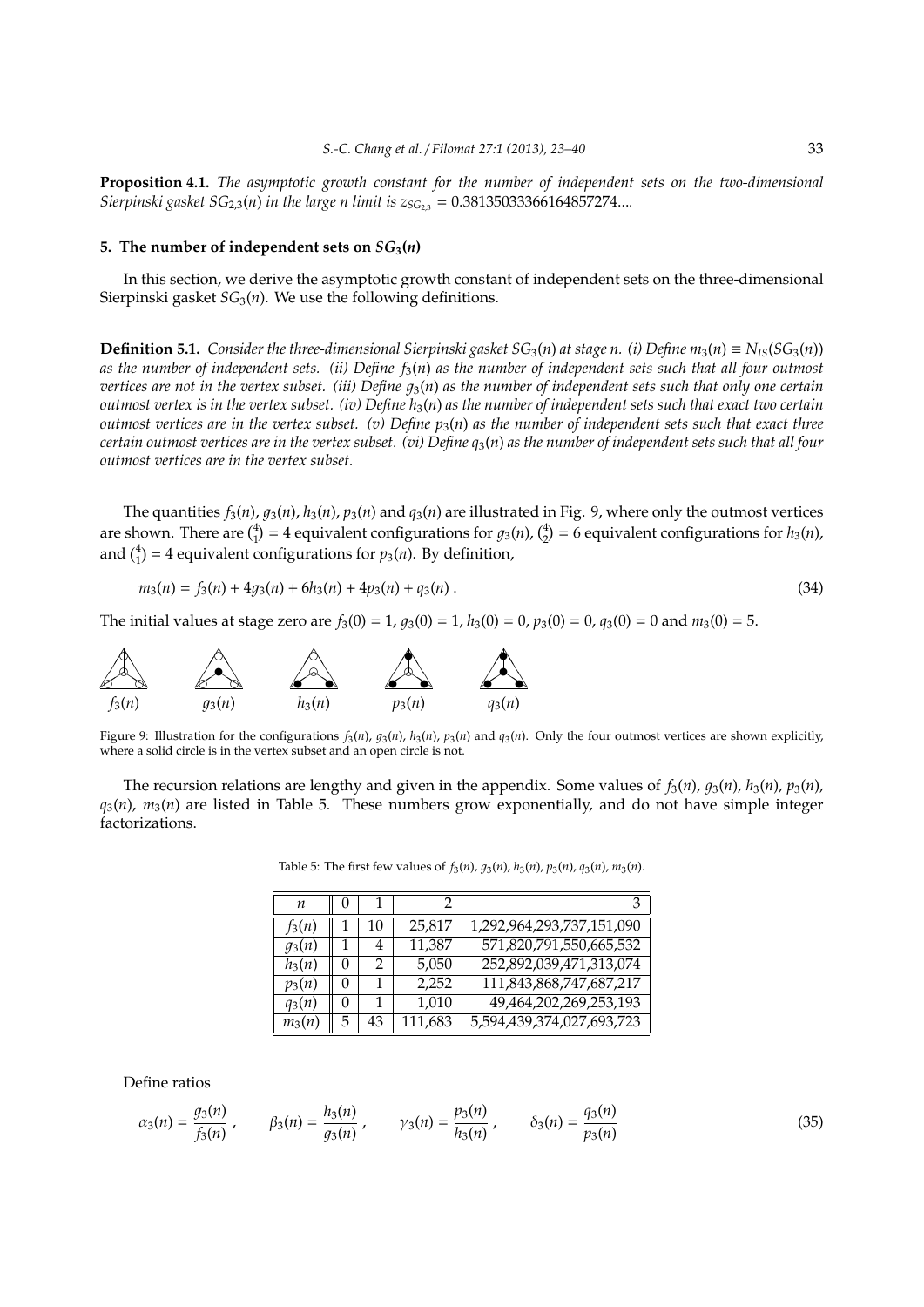for a positive integer *n* as in Eq. (9). As *n* increases, we find  $\alpha_3(n)$  increases monotonically while  $\beta_3(n)$ ,  $\gamma_3(n)$ ,  $\delta_3(n)$  decrease monotonically with the relation  $\alpha_3(n) \leq \beta_3(n) \leq \gamma_3(n) \leq \delta_3(n)$ . The values of these ratios for small *n* are listed in Table 6. Numerically, we find

$$
\lim_{n \to \infty} \alpha_3(n) = \lim_{n \to \infty} \beta_3(n) = \lim_{n \to \infty} \gamma_3(n) = \lim_{n \to \infty} \delta_3(n) = 0.442256573677178603386...
$$
 (36)

Table 6: The first few values of  $\alpha_3(n)$ ,  $\beta_3(n)$ ,  $\gamma_3(n)$ ,  $\delta_3(n)$ . The last digits given are rounded off.

| п             |     |                   |                   |                   |
|---------------|-----|-------------------|-------------------|-------------------|
| $\alpha_3(n)$ | 0.4 | 0.441065964287098 | 0.442255671189410 | 0.442256573676665 |
| $\beta_3(n)$  | 0.5 | 0.443488188284886 | 0.442257510059261 | 0.442256573677711 |
| $\gamma_3(n)$ | 0.5 | 0.445940594059406 | 0.442259349015113 | 0.442256573678758 |
| $\delta_3(n)$ |     | 0.448490230905861 | 0.442261188057088 | 0.442256573679804 |

By a similar argument as Lemma 3.4, the asymptotic growth constant for the number of independent sets on  $SG_3(n)$  is bounded:

$$
\frac{1}{2 \times 4^m} \ln[f_3(m)] + \frac{1}{4^m} \ln[1 + \alpha_3^2(m)] \le z_{SG_3} \le \frac{1}{2 \times 4^m} \ln[f_3(m)] + \frac{1}{4^m} \ln[1 + \delta_3^2(m)] \,,\tag{37}
$$

where *m* is a positive integer. More than a hundred significant figures for  $z_{SG_3}$  can be obtained when *m* is equal to seven. We have the following proposition.

**Proposition 5.2.** *The asymptotic growth constant for the number of independent sets on the three-dimensional Sierpinski gasket*  $SG_3(n)$  *in the large n limit is*  $z_{SG_3} = 0.32859960572147955761...$ 

#### 6. The number of independent sets on  $SG_4(n)$

In this section, we derive the asymptotic growth constant of independent sets on the four-dimensional Sierpinski gasket *SG*4(*n*). We use the following definitions.

**Definition 6.1.** *Consider the four-dimensional Sierpinski gasket*  $SG_4(n)$  *at stage n. (i) Define*  $m_4(n) \equiv N_{IS}(SG_4(n))$ *as the number of independent sets. (ii) Define f*4(*n*) *as the number of independent sets such that all five outmost vertices are not in the vertex subset. (iii) Define*  $q_4(n)$  *as the number of independent sets such that only one certain outmost vertex is in the vertex subset. (iv) Define*  $h_4(n)$  *as the number of independent sets such that exact two certain outmost vertices are in the vertex subset. (v) Define*  $p_4(n)$  *as the number of independent sets such that exact three certain outmost vertices are in the vertex subset. (vi) Define q*4(*n*) *as the number of independent sets such that exact four certain outmost vertices are in the vertex subset. (vii) Define r<sub>4</sub>(<i>n*) *as the number of independent sets such that all five outmost vertices are in the vertex subset.*

The quantities  $f_4(n)$ ,  $g_4(n)$ ,  $h_4(n)$ ,  $p_4(n)$ ,  $q_4(n)$  and  $r_4(n)$  are illustrated in Fig. 10, where only the outmost vertices are shown. There are  $\binom{5}{1}$  = 5 equivalent  $g_4(n)$ ,  $\binom{5}{2}$  = 10 equivalent  $h_4(n)$ ,  $\binom{5}{3}$  = 10 equivalent  $p_3(n)$ , and  $\binom{5}{4}$  = 5 equivalent *q*<sub>3</sub>(*n*). By definition,

$$
m_4(n) = f_4(n) + 5g_4(n) + 10h_4(n) + 10p_4(n) + 5q_4(n) + r_4(n) \tag{38}
$$

The initial values at stage zero are  $f_4(0) = 1$ ,  $g_4(0) = 1$ ,  $h_4(0) = 0$ ,  $p_4(0) = 0$ ,  $q_4(0) = 0$ ,  $r_4(0) = 0$  and  $m_4(0) = 6$ .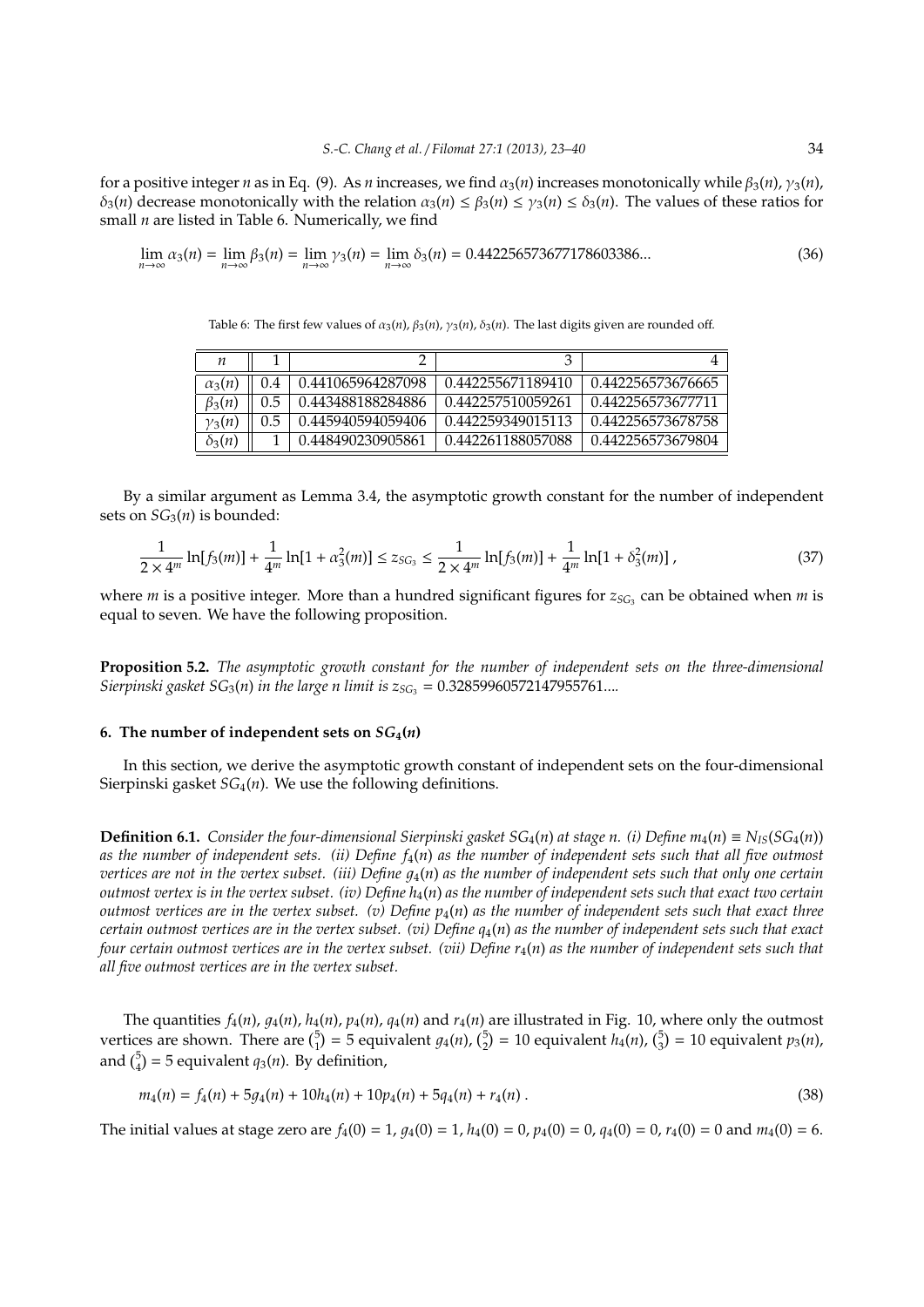*S.-C. Chang et al.* / *Filomat 27:1 (2013), 23–40* 35



Figure 10: Illustration for the configurations  $f_4(n)$ ,  $g_4(n)$ ,  $h_4(n)$ ,  $p_4(n)$ ,  $q_4(n)$  and  $r_4(n)$ . Only the five outmost vertices are shown explicitly, where a solid circle is in the vertex subset and an open circle is not.

| $\boldsymbol{n}$ | 0        |     |             | 3                                                     |
|------------------|----------|-----|-------------|-------------------------------------------------------|
| $f_4(n)$         |          | 26  | 48,645,865  | 1,209,689,823,065,753,613,801,849,265,389,348,210,254 |
| $g_4(n)$         |          | 10  | 19,499,025  | 485,275,031,765,121,996,003,377,748,244,728,141,942   |
| $h_4(n)$         | $\theta$ | 4   | 7,827,058   | 194,671,321,306,020,419,533,199,834,929,606,628,798   |
| $p_4(n)$         | $\theta$ | 2   | 3,146,558   | 78,093,721,039,746,646,163,976,217,053,630,607,240    |
| $q_4(n)$         | 0        |     | 1,266,948   | 31,327,833,873,772,900,771,790,623,812,192,536,505    |
| $r_4(n)$         | $\theta$ |     | 510,980     | 12,567,379,442,065,248,794,102,222,711,306,394,841    |
| $m_4(n)$         | 6        | 142 | 262,722,870 | 6,532,921,954,159,964,003,443,553,868,217,630,357,710 |

Table 7: The first few values of  $f_4(n)$ ,  $g_4(n)$ ,  $h_4(n)$ ,  $p_4(n)$ ,  $q_4(n)$ ,  $r_4(n)$ ,  $m_4(n)$ .

The recursion relations are lengthy and given in the appendix. Some values of  $f_4(n)$ ,  $g_4(n)$ ,  $h_4(n)$ ,  $p_4(n)$ ,  $q_4(n)$ ,  $r_4(n)$ ,  $m_4(n)$  are listed in Table 7. These numbers grow exponentially, and do not have simple integer factorizations.

Define ratios

$$
\alpha_4(n) = \frac{g_4(n)}{f_4(n)}, \quad \beta_4(n) = \frac{h_4(n)}{g_4(n)}, \quad \gamma_4(n) = \frac{p_4(n)}{h_4(n)}, \quad \delta_4(n) = \frac{q_4(n)}{p_4(n)}, \quad \eta_4(n) = \frac{r_4(n)}{q_4(n)}\tag{39}
$$

for a positive integer *n* as in Eq. (9). As  $n \ge 2$  increases, we find  $\alpha_4(n)$  increases monotonically while  $β_4(n)$ ,  $\gamma_4(n)$ ,  $\delta_4(n)$ ,  $\eta_4(n)$  decrease monotonically with the relation  $\alpha_4(n) \leq \beta_4(n) \leq \gamma_4(n) \leq \delta_4(n) \leq \eta_4(n)$ . The values of these ratios for small *n* are listed in Table 8. Numerically, we find

$$
\lim_{n \to \infty} \alpha_4(n) = \lim_{n \to \infty} \beta_4(n) = \lim_{n \to \infty} \gamma_4(n) = \lim_{n \to \infty} \delta_4(n) = \lim_{n \to \infty} \eta_4(n) = 0.401156636030339443965... \tag{40}
$$

| $\boldsymbol{n}$ |                   |                   | 3                 |                   |
|------------------|-------------------|-------------------|-------------------|-------------------|
| $\alpha_4(n)$    | 0.384615384615385 | 0.400836227292906 | 0.401156579572832 | 0.401156636030338 |
| $\beta_4(n)$     | (1.4              | 0.401407660126596 | 0.401156681393497 | 0.401156636030341 |
| $\gamma_4(n)$    | 0.5               | 0.402010308343186 | 0.401156783217105 | 0.401156636030344 |
| $\delta_4(n)$    | 0.5               | 0.402645684586141 | 0.401156885043655 | 0.401156636030347 |
| $\eta_4(n)$      |                   | 0.403315684621626 | 0.401156986873147 | 0.401156636030350 |

Table 8: The first few values of  $\alpha_4(n)$ ,  $\beta_4(n)$ ,  $\gamma_4(n)$ ,  $\delta_4(n)$ ,  $\eta_4(n)$ . The last digits given are rounded off.

By a similar argument as Lemma 3.4, the asymptotic growth constant for the number of independent sets on *SG*4(*n*) is bounded:

$$
\frac{2}{5^{m+1}}\ln[f_4(m)] + \frac{1}{5^m}\ln[1+\alpha_4^2(m)] \le z_{SG_4} \le \frac{2}{5^{m+1}}\ln[f_4(m)] + \frac{1}{5^m}\ln[1+\eta_4^2(m)]\,,\tag{41}
$$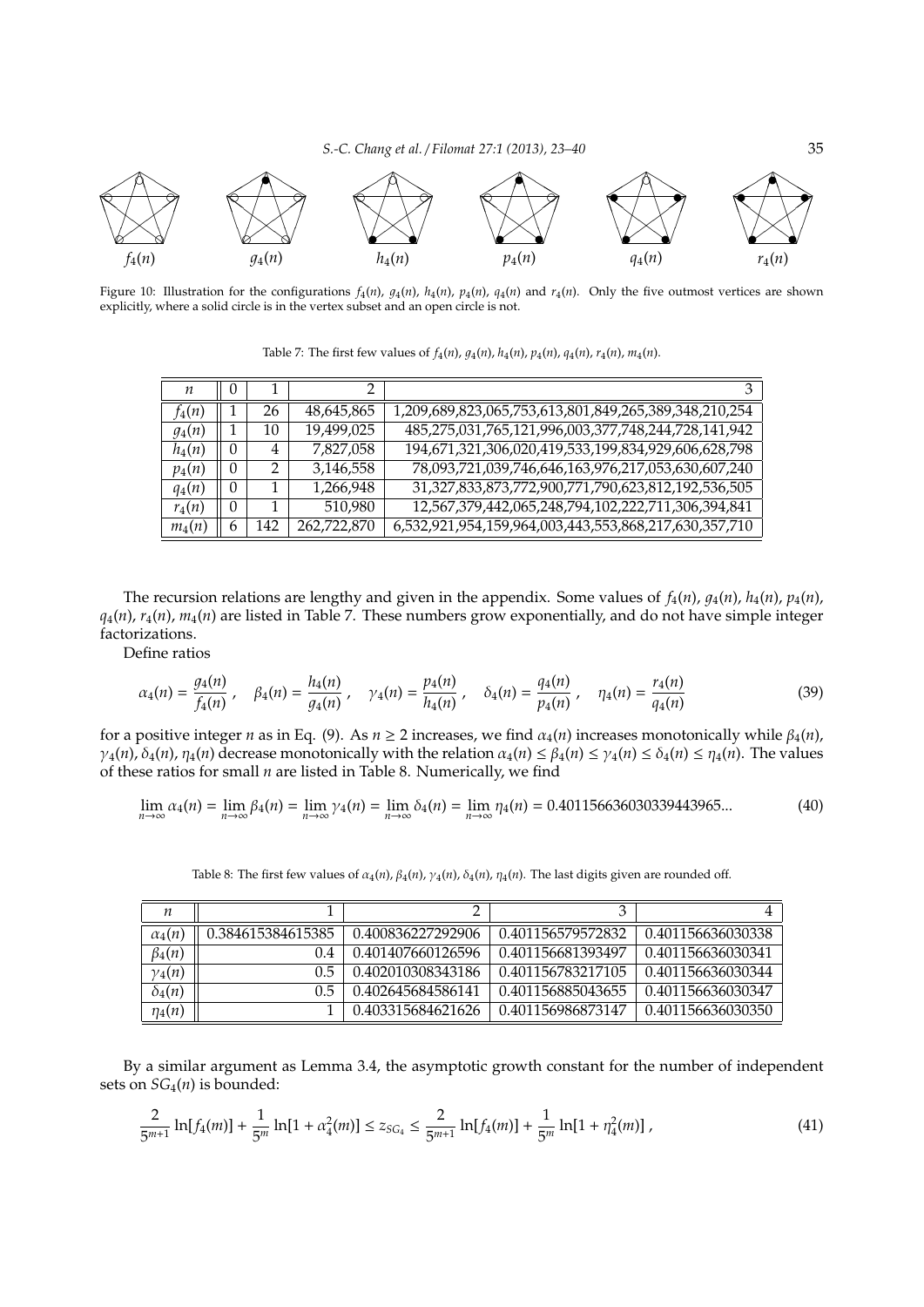where *m* is a positive integer. More than a hundred significant figures for  $z_{SG_4}$  can be obtained when *m* is equal to seven. We have the following proposition.

**Proposition 6.2.** *The asymptotic growth constant for the number of independent sets on the four-dimensional Sierpinski gasket*  $SG_4(n)$  *in the large n limit is*  $z_{SG_4} = 0.28916553234872775551...$ 

#### **7. Bounds of the asymptotic growth constants**

For the *d*-dimensional Sierpinski gasket *SGd*(*n*), we conjecture that similar upper and lower bounds for the asymptotic growth constant as in Lemma 3.4 hold,

$$
\frac{2}{(d+1)^{m+1}}\ln[f_d(m)] + \frac{1}{(d+1)^m}\ln[1+\alpha_d^2(m)] \le z_{SG_d} \le \frac{2}{(d+1)^{m+1}}\ln[f_d(m)] + \frac{1}{(d+1)^m}\ln[1+\zeta_d^2(m)] \quad (42)
$$

with a positive integer *m*, where the ratios are defined as

$$
\alpha_d(n) = \frac{g_d(n)}{f_d(n)}, \qquad \zeta_d(n) = \frac{t_d(n)}{s_d(n)}, \qquad (43)
$$

for a positive integer *n*.  $f_d(n)$  again is the number of independent sets such that all  $d + 1$  outmost vertices are not in the vertex subset,  $q_d(n)$  is the number of independent sets such that one certain outmost vertex is in the vertex subset,  $s_d(n)$  is the number of independent sets such that all but one certain outmost vertex are in the vertex subset, and  $t_4(n)$  is the number of independent sets such that all  $d + 1$  outmost vertices are in the vertex subset.

Although the quantities in Eq. (42) for general *m* are difficult to obtain, one can consider the simplest case  $m = 1$ . Denote the upper and lowers bounds at  $m = 1$  as  $\bar{z}_{SG_d}$  and  $\bar{z}_{SG_d}$ , respectively. Because  $s_d(1) = t_d(1) = 1$ and  $g_d(1) = f_{d-1}(1)$ , we have

$$
\bar{z}_{SG_d} = \frac{2}{(d+1)^2} \ln[f_d(1)] + \frac{1}{d+1} \ln(2),
$$
\n
$$
\bar{z}_{SG_d} = \frac{2}{(d+1)^2} \ln[f_d(1)] + \frac{1}{d+1} \ln\left[1 + \left(\frac{f_{d-1}(1)}{f_d(1)}\right)^2\right],
$$
\n(44)

and the task reduces to the determination of  $f_d(1)$ . It is easy to see that  $f_1(1) = 2$  and we formally set  $f_0(1) = 1$ , then  $f_d(1)$  satisfies the recursion relation

$$
f_d(1) = f_{d-1}(1) + df_{d-2}(1) \tag{45}
$$

for *d* ≥ 2. This relation can be understood as follows. The *d*-dimensional Sierpinski gasket *SGd*(1) at stage one is the juxtaposition of  $d + 1$  complete graphs  $K_{d+1}$ . For the enumeration of  $f_d(1)$ , consider one of the complete graphs. In the case that all *d* interior vertices of the complete graph are not in the vertex subset, the number is the same as  $g_d(1) = f_{d-1}(1)$ , which is given as the first term on the right-hand-side of Eq. (45). In the case that one of the *d* interior vertices of the complete graph is in the vertex subset, the number is given by *f<sup>d</sup>*−<sup>2</sup>(1), which gives the second term on the right-hand-side of Eq. (45). It follows that *fd*(1) is equal to the number of permutation involutions on  $d + 1$  elements, which is given by

$$
f_d(1) = \sum_{n=0}^{[(d+1)/2]} \frac{(d+1)!}{2^n n!(d+1-2n)!}
$$
\n(46)

as sequence A000085 in Ref. [43]. The values of  $f_d(1)$ ,  $\mathbf{z}_{SG_d}$ ,  $\mathbf{z}_{SG_d}$  for small *d* are listed in Table 9. We notice that  $z_{SG_d}$  is closer to  $z_{SG_d}$  compared with  $\bar{z}_{SG_d}$ , and serves as an approximation for  $z_{SG_d}$ . Furthermore, it is easy to see that  $f_{d-1}(1) \ll f_d(1)$  when *d* is large using Eq. (45), such that the second term of  $z_{SG_d}$  in Eq. (44) approaches zero in the infinite *d* limit. While the term  $\ln(2)/(d+1)$  of  $\bar{z}_{SG_d}$  also approaches zero in the infinite *d* limit,  $\frac{2}{(d+1)^2}$  ln[*f*<sup>*d*</sup>(1)] decreases as *d* increases. The asymptotic behavior of *f*<sub>*d*</sub>(1)</sub> and the ratio *f<sub>d</sub>*(1)/*f*<sub>*d*−1</sub>(1) has been discussed in [44] and improved in [45]. Using the results in [45], we have the following conjecture.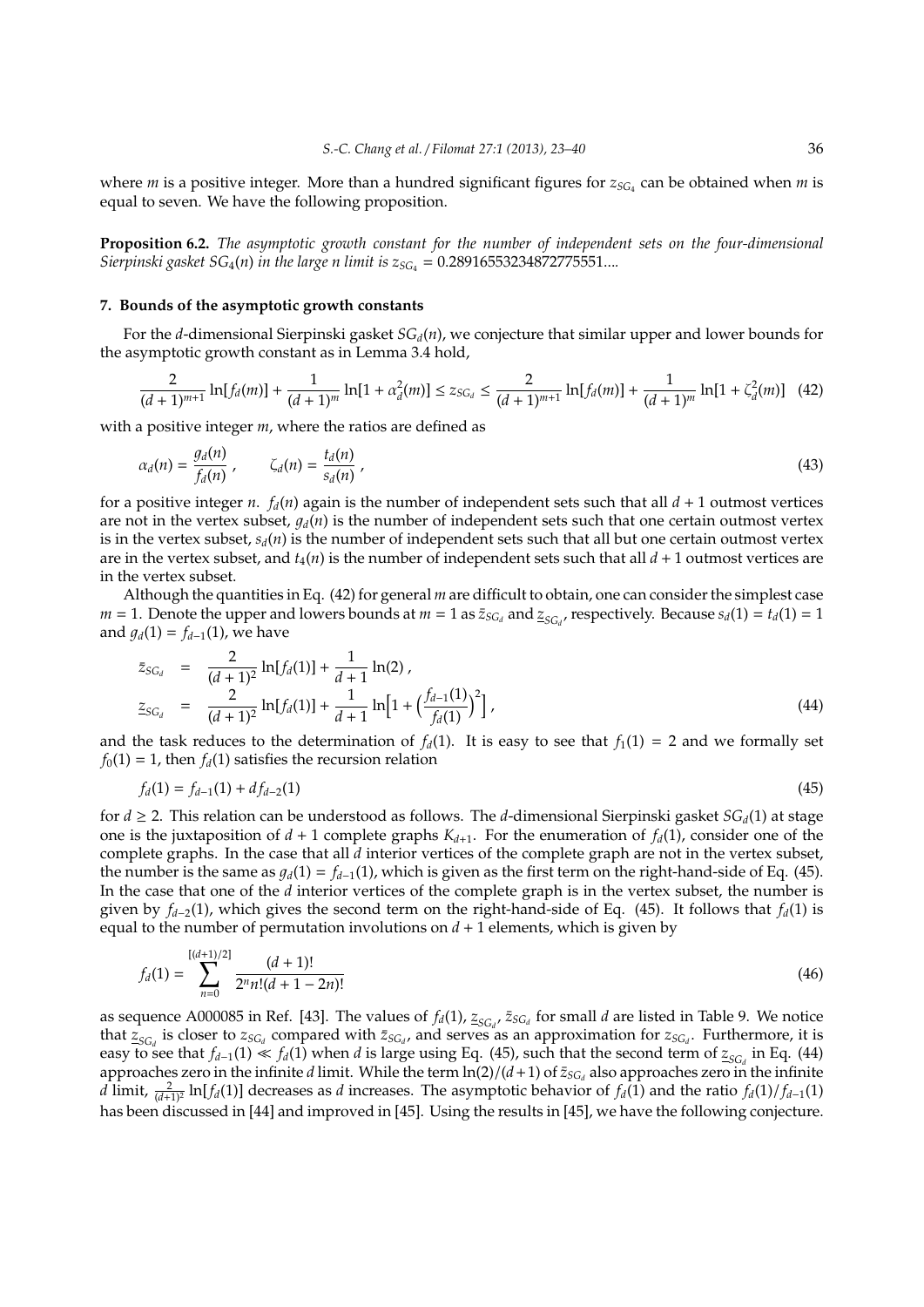**Conjecture 7.1.** *The asymptotic growth constant for the number of independent sets on the d-dimensional Sierpinski gasket SG<sup>d</sup> with large d can be approximated as*

$$
z_{SG_d} \sim \frac{\ln(d+1)-1}{d+1} + \frac{2}{(d+1)^{3/2}} + \frac{1/2-\ln 2}{(d+1)^2} - \frac{5}{12(d+1)^{5/2}} + \frac{17}{48(d+1)^3} \,. \tag{47}
$$

Table 9: Numerical values of  $z_{SG_d}$ ,  $\bar{z}_{SG_d}$ , and some ratios of them to  $z_{SG_d}$ . The last digits given are rounded off.

| d              | $f_d(1)$ | $\mathcal{Z}_{SG_d}$ | $\bar{z}_{SG_d}$ | $Z_{SG_d}$   | $\overline{z_{SG_d}}$<br>$\frac{Z_{SGJ}}{Z_{GJ}}$ | $\bar{z}_{SG_d}/z_{SG_d}$ |
|----------------|----------|----------------------|------------------|--------------|---------------------------------------------------|---------------------------|
| $\overline{2}$ | 4        | 0.3824465974         | 0.5391144738     | 0.3843095344 | 0.9951525088                                      | 1.402813164               |
| 3              | 10       | 0.3249281379         | 0.4611099318     | 0.3285996057 | 0.9888269257                                      | 1.403257715               |
| 4              | 26       | 0.2882396119         | 0.3992771592     | 0.2891655323 | 0.9967979570                                      | 1.380790981               |
| 5              | 76       | 0.2590427565         | 0.3561208268     |              |                                                   |                           |
| 6              | 232      | 0.2368781125         | 0.3213368369     |              |                                                   |                           |
| 7              | 764      | 0.2184809121         | 0.2940986410     |              |                                                   |                           |
| 8              | 2620     | 0.2034116955         | 0.2713602941     |              |                                                   |                           |
| 9              | 9496     | 0.1905090814         | 0.2524872368     |              |                                                   |                           |
| 10             | 35696    | 0.1794854089         | 0.2362827010     |              |                                                   |                           |

# **Appendix A. Recursion relations for** *SG***<sup>2</sup>**,**<sup>3</sup>(***n***)**

We give the recursion relations for the generalized two-dimensional Sierpinski gasket *SG*2,3(*n*) here. Since the subscript is  $d = 2$ ,  $b = 3$  for all the quantities throughout this section, we will use the simplified notation  $f_{n+1}$  to denote  $f_{2,3}(n+1)$  and similar notations for other quantities. For any non-negative integer *n*, we have

$$
f_{n+1} = f_n^6 + 6f_n^4g_n^2 + 9f_n^2g_n^4 + 6f_n^3g_n^2h_n + 2g_n^6 + 12f_ng_n^4h_n + 6f_n^2g_n^2h_n^2 + 9g_n^4h_n^2 + 6f_ng_n^2h_n^3 + 6g_n^2h_n^4 + h_n^6 + f_n^3g_n^3
$$
  
+6f\_n^2g\_n^3h\_n + 9f\_ng\_n^3h\_n^2 + 3f\_n^2g\_nh\_n^3 + 3f\_ng\_n^4p\_n + 2g\_n^3h\_n^3 + 6f\_ng\_n^2h\_n^2p\_n + 6g\_n^4h\_n^2p\_n + 6f\_ng\_nh\_n^4 + 3f\_nh\_n^4p\_n + 9g\_n^2h\_n^3p\_n + 3g\_n^3h\_n^2p\_n^2 + h\_n^3p\_n^3, (A.1)

$$
g_{n+1} = f_n^5 g_n + 2 f_n^4 g_n h_n + 4 f_n^3 g_n^3 + 3 f_n g_n^5 + 9 f_n^2 g_n^3 h_n + 2 f_n^3 g_n h_n^2 + f_n^3 g_n^2 p_n + 4 g_n^5 h_n + 10 f_n g_n^3 h_n^2 + 2 f_n^2 g_n h_n^3 + 2 f_n g_n^4 h_n + 2 f_n^2 g_n^2 h_n p_n + 7 g_n^3 h_n^3 + 3 f_n g_n^2 h_n^2 p_n + 3 g_n^4 h_n p_n + 2 f_n g_n h_n^4 + 2 g_n h_n^5 + 4 g_n^2 h_n^3 p_n + h_n^2 p_n + 4 f_n g_n h_n + 2 f_n^2 g_n^4 h_n^2 + 8 f_n g_n^2 h_n^3 + 2 f_n g_n^3 h_n p_n + f_n^2 g_n h_n^2 p_n + g_n^5 p_n + 4 g_n^2 h_n^4 + 4 f_n g_n h_n^3 p_n + 8 g_n^3 h_n^2 p_n + 2 f_n h_n^5 + 7 g_n h_n^4 p_n + 5 g_n^2 h_n^2 p_n^2 + 2 f_n h_n^3 p_n^2 + 2 f_n h_n^3 p_n^2 + 2 f_n h_n^2 p_n^2 + 2 f_n h_n^2 p_n^2 + 2 f_n h_n^2 p_n^2 + 2 f_n h_n^2 p_n^2 + 2 f_n h_n^2 p_n^2 + 4 g_n h_n^2 p_n^2 + 4 g_n h_n^2 p_n^3 + h_n^2 p_n^4
$$
\n(A.2)

$$
h_{n+1} = f_n^4 g_n^2 + 2 f_n^2 g_n^4 + 4 f_n^3 g_n^2 h_n + 7 f_n g_n^4 h_n + 5 f_n^2 g_n^2 h_n^2 + 2 f_n^2 g_n^3 p_n + f_n^3 h_n^3 + 4 g_n^4 h_n^2 + 8 f_n g_n^2 h_n^3 + 4 f_n g_n^3 h_n p_n + 2 f_n^2 g_n h_n^2 p_n + 2 g_n^5 p_n + 3 g_n^2 h_n^4 + 2 f_n g_n h_n^3 p_n + 8 g_n^3 h_n^2 p_n + f_n g_n^2 h_n p_n^2 + f_n h_n^5 + 4 g_n h_n^4 p_n + 2 g_n^2 h_n^2 p_n^2 + h_n^4 p_n^2 + f_n g_n^5 + 2 g_n^5 h_n + 4 f_n g_n^3 h_n^2 + 7 g_n^3 h_n^3 + 3 f_n g_n^2 h_n^2 p_n + 2 g_n^4 h_n p_n + 3 f_n g_n h_n^4 + 4 g_n h_n^5 + 2 f_n h_n^4 p_n + 10 g_n^2 h_n^3 p_n + 2 g_n^3 h_n p_n^2 + 2 f_n g_n h_n^2 p_n^2 + 9 g_n h_n^3 p_n^2 + 3 h_n^5 p_n + 2 g_n^2 h_n p_n^3 + f_n h_n^2 p_n^3 + 4 h_n^3 p_n^3 + 2 g_n h_n p_n^4 + h_n p_n^5
$$
 (A.3)

$$
p_{n+1} = f_n^3 g_n^3 + 6 f_n^2 g_n^3 h_n + 9 f_n g_n^3 h_n^2 + 3 f_n^2 g_n h_n^3 + 3 f_n g_n^4 p_n + 2 g_n^3 h_n^3 + 6 f_n g_n^2 h_n^2 p_n + 6 f_n g_n h_n^4 + 3 f_n h_n^4 p_n + 9 g_n^2 h_n^3 p_n + 3 g_n^3 h_n p_n^2 + 6 g_n h_n^3 p_n^2 + h_n^3 p_n^3 + g_n^6 + 6 g_n^4 h_n^2 + 9 g_n^2 h_n^4 p_n + 2 h_n^6 + 12 g_n h_n^4 p_n + 6 g_n^2 h_n^2 p_n^2 + 9 h_n^4 p_n^2 + 6 g_n h_n^2 p_n^3 + 6 h_n^2 p_n^4 + p_n^6.
$$
\n(A.4)

There are always  $128 = 2^7$  terms (counting multiplicity) in these equations.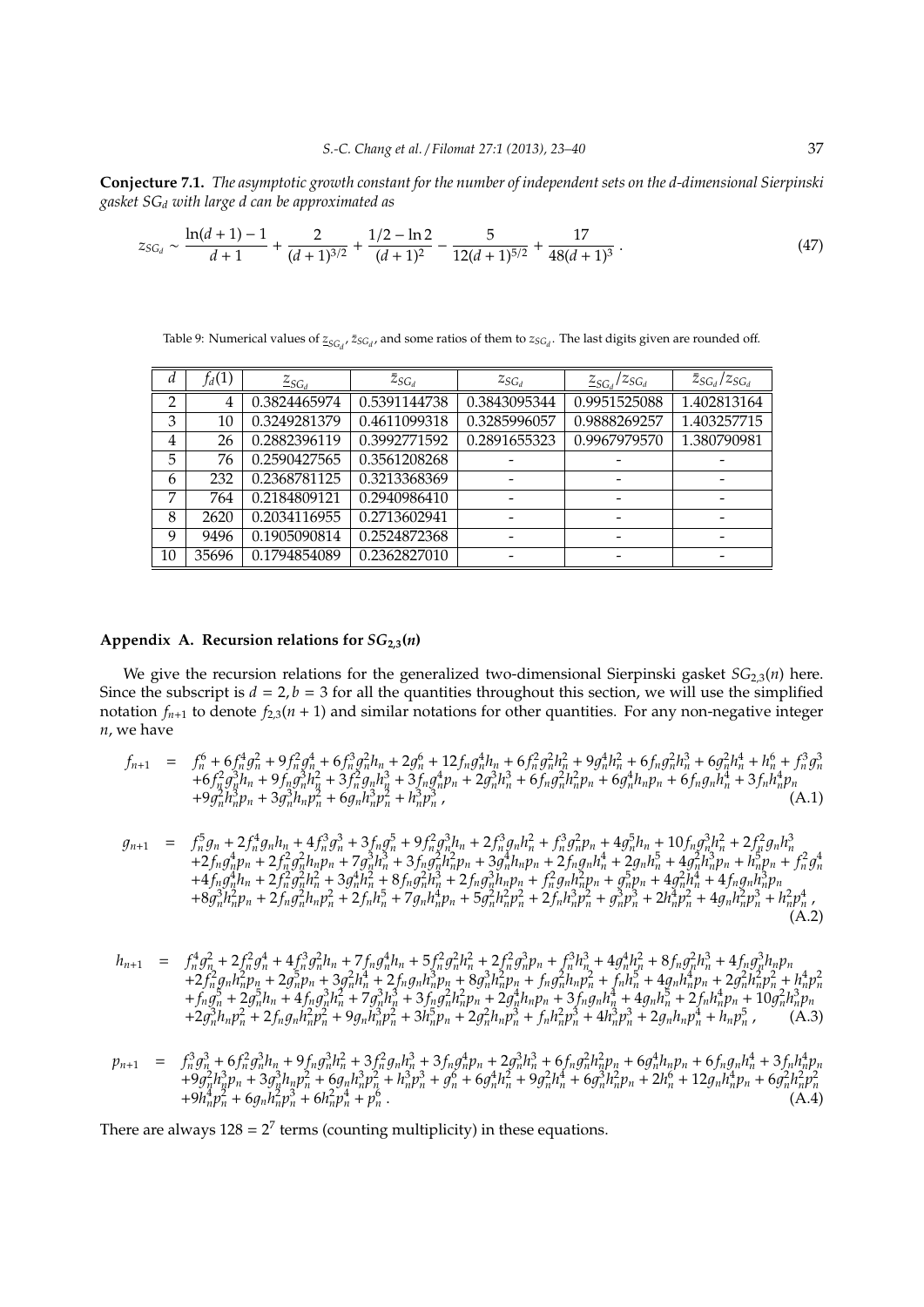# Appendix B. Recursion relations for  $SG_3(n)$

We give the recursion relations for the three-dimensional Sierpinski gasket  $SG_3(n)$  here. Since the subscript is  $d = 3$  for all the quantities throughout this section, we will use the simplified notation  $f_{n+1}$  to denote *f*3(*n* + 1) and similar notations for other quantities. For any non-negative integer *n*, we have

$$
f_{n+1} = f_n^4 + 6f_n^2g_n^2 + 12f_ng_n^2h_n + 3g_n^4 + 4f_nh_n^3 + 12g_n^2h_n^2 + 4g_n^3p_n + 3h_n^4 + 12g_nh_n^2p_n + 6h_n^2p_n^2 + p_n^4
$$
 (B.1)

$$
g_{n+1} = f_n^3 g_n + 3 f_n^2 g_n h_n + 3 f_n g_n^3 + 6 f_n g_n h_n^2 + 6 g_n^3 h_n + 3 f_n g_n^2 p_n + 7 g_n h_n^3 + 3 f_n h_n^2 p_n + 9 g_n^2 h_n p_n + g_n^3 q_n + 6 h_n^3 p_n + 6 g_n h_n p_n^2 + 3 g_n h_n^2 q_n + 3 h_n p_n^3 + 3 h_n^2 p_n q_n + p_n^3 q_n
$$
\n(B.2)

$$
h_{n+1} = f_n^2 g_n^2 + 4 f_n g_n^2 h_n + f_n^2 h_n^2 + g_n^4 + 2 f_n h_n^3 + 7 g_n^2 h_n^2 + 2 g_n^3 p_n + 4 f_n g_n h_n p_n + 2 h_n^4 + 12 g_n h_n^2 p_n + 2 g_n^2 p_n^2 + 2 f_n h_n p_n^2 + 2 g_n^2 h_n q_n + 7 h_n^2 p_n^2 + 2 g_n p_n^3 + 2 h_n^3 q_n + 4 g_n h_n p_n q_n + p_n^4 + 4 h_n p_n^2 q_n + h_n^2 q_n^2 + p_n^2 q_n^2, \quad (B.3)
$$

$$
p_{n+1} = f_n g_n^3 + 3 f_n g_n h_n^2 + 3 g_n^3 h_n + 6 g_n h_n^3 + 3 f_n h_n^2 p_n + 6 g_n^2 h_n p_n + 7 h_n^3 p_n + 9 g_n h_n p_n^2 + f_n p_n^3 + 3 g_n h_n^2 q_n + 6 h_n p_n^3 + 6 h_n^2 p_n q_n + 3 g_n p_n^2 q_n + 3 h_n p_n q_n^2 + p_n q_n^3
$$
\n(B.4)

$$
q_{n+1} = g_n^4 + 6g_n^2h_n^2 + 3h_n^4 + 12g_nh_n^2p_n + 12h_n^2p_n^2 + 4g_n^2p_n^3 + 4h_n^3q_n + 3p_n^4 + 12h_n^2p_n^2q_n + 6p_n^2q_n^2 + q_n^4.
$$
 (B.5)

There are always  $64 = 2^6$  terms (counting multiplicity) in these equations.

# Appendix C. Recursion relations for  $SG_4(n)$

We give the recursion relations for the four-dimensional Sierpinski gasket  $SG_4(n)$  here. Since the subscript is  $d = 4$  for all the quantities throughout this section, we will use the simplified notation  $f_{n+1}$  to denote  $f_4(n + 1)$  and similar notations for other quantities. For any non-negative integer *n*, we have

$$
f_{n+1} = f_n^5 + 10f_n^3g_n^2 + 30f_n^2g_n^2h_n + 15f_ng_n^4 + 10f_n^2h_n^3 + 60f_ng_n^2h_n^2 + 20f_ng_n^3p_n + 30g_n^4h_n + 15f_nh_n^4 + 60f_ng_nh_n^2p_n + 70g_n^2h_n^3 + 60g_n^3h_np_n + 5g_n^4q_n + 30f_nh_n^2p_n^2 + 12h_n^5 + 120g_nh_n^3p_n + 60g_n^2h_np_n^2 + 30g_n^2h_n^2q_n + 5f_np_n^4 + 70h_n^3p_n^2 + 60g_nh_np_n^3 + 15h_n^4q_n + 60g_nh_n^2p_nq_n + 30h_np_n^4 + 60h_n^2p_n^2q_n + 10h_n^3q_n^2 + 20g_np_n^3q_n + 30h_np_n^2q_n^2 + 15p_n^4q_n + 10p_n^2q_n^3 + q_n^5,
$$
\n(C.1)

$$
g_{n+1} = f_n^4 g_n + 4f_n^3 g_n h_n + 6f_n^2 g_n^3 + 12f_n^2 g_n h_n^2 + 24f_n g_n^3 h_n + 6f_n^2 g_n^2 p_n + 3g_n^5 + 28f_n g_n h_n^3 + 6f_n^2 h_n^2 p_n + 36f_n g_n^2 h_n p_n + 4f_n g_n^3 q_n + 36g_n^3 h_n^2 + 10g_n^4 p_n + 24f_n h_n^3 p_n + 24f_n g_n h_n p_n^2 + 12f_n g_n h_n^2 q_n + 31g_n h_n^4 + 90g_n^2 h_n^2 p_n + 12g_n^3 p_n^2 + 16g_n^3 h_n q_n + g_n^4 r_n + 12f_n h_n p_n^3 + 12f_n h_n^2 p_n q_n + 36h_n^4 p_n + 102g_n h_n^2 p_n^2 + 12g_n^2 p_n^3 + 36g_n^2 h_n p_n q_n + 36g_n h_n^3 q_n + 6g_n^2 h_n^2 r_n + 4f_n p_n^3 q_n + 54h_n^2 p_n^3 + 52h_n^3 p_n q_n + 60g_n h_n p_n^2 q_n + 3h_n^4 r_n + 12g_n h_n^2 p_n r_n + 13g_n p_n^4 + 12g_n h_n^2 q_n^2 + 52h_n p_n^3 q_n + 30h_n^2 p_n q_n^2 + 12h_n^2 p_n^2 r_n + 6p_n^5 + 4h_n^3 q_n r_n + 12g_n p_n^2 q_n^2 + 4g_n p_n^3 r_n + 12h_n p_n q_n^3 + 12h_n p_n^2 q_n r_n + 18p_n^3 q_n^2 + 3p_n^4 r_n + 4p_n q_n^4 + 6p_n^2 q_n^2 r_n + q_n^4 r_n, \qquad (C.2)
$$

$$
h_{n+1} = f_n^3 g_n^2 + 6 f_n^2 g_n^2 h_n + f_n^3 h_n^2 + 3 f_n g_n^4 + 3 f_n^2 h_n^3 + 21 f_n g_n^2 h_n^2 + 6 f_n g_n^3 p_n + 6 f_n^2 g_n h_n p_n + 9 g_n^4 h_n + 6 f_n h_n^4
$$
  
+36 f\_n g\_n h\_n^2 p\_n + 6 f\_n g\_n^2 p\_n^2 + 3 f\_n^2 h\_n p\_n^2 + 31 g\_n^2 h\_n^3 + 6 f\_n g\_n^2 h\_n q\_n + 30 g\_n^3 h\_n p\_n + 2 g\_n^4 q\_n + 21 f\_n h\_n^2 p\_n^2 + 6 f\_n g\_n p\_n^3  
+6 f\_n h\_n^3 q\_n + 12 f\_n g\_n h\_n p\_n q\_n + 7 h\_n^5 + 72 g\_n h\_n^3 p\_n + 51 g\_n^2 h\_n p\_n^2 + 27 g\_n^2 h\_n^2 q\_n + 6 g\_n^3 p\_n q\_n + 2 g\_n^3 h\_n r\_n + 3 f\_n p\_n^4  
+12 f\_n h\_n p\_n^2 q\_n + 3 f\_n h\_n^2 q\_n^2 + 54 h\_n^3 p\_n^2 + 54 g\_n h\_n p\_n^3 + 15 h\_n^4 q\_n + 78 g\_n h\_n^2 p\_n q\_n + 6 g\_n^2 h\_n q\_n^2 + 15 g\_n^2 p\_n^2 q\_n + 6 g\_n h\_n^3 r\_n  
+6 g\_n^2 h\_n p\_n r\_n + 3 f\_n p\_n^2 q\_n + 27 h\_n p\_n^4 + 81 h\_n^2 p\_n^2 q\_n + 30 g\_n h\_n p\_n q\_n^2 + 13 h\_n^3 q\_n^2 + 26 g\_n p\_n^3 q\_n + 12 h\_n^3 p\_n r\_n  
+12 g\_n h\_n p\_n^2 r\_n + 6 g\_n h\_n^2 q\_n r\_n + 51 h\_n p\_n^2 q\_n^2 + 18 p\_n^4 q\_n + 6 h\_n^2 q\_n^3 + 6 g\_n p\_n q\_n^3 + 14 h\_n p\_n^3 r\_n + 18 h\_n^2 p\_n q\_n r\_n + h\_n^3 r\_n^2  
+6 g\_n p\_n^2 q\_n r\_n + 3 h\_n q\_n^4 + 15 p\_n^2 q\_n^3 + 12 h\_n p\_n q\_n^2 r\_n + 3 h\_n p\_n^2 r\_n^2 + 12 p\_n^3 q\_n r\_n + q\_n^5 + 6 p\_n q\_n^3 r\_n + 3 p\_n^2 q\_n r\_n^2 + q\_n^3 r\_n^

$$
p_{n+1} = f_n^2 g_n^3 + 3 f_n^2 g_n h_n^2 + 6 f_n g_n^3 h_n + g_n^5 + 12 f_n g_n h_n^3 + 3 f_n^2 h_n^2 p_n + 12 f_n g_n^2 h_n p_n + 15 g_n^3 h_n^2 + 3 g_n^4 p_n + 14 f_n h_n^3 p_n + 18 f_n g_n h_n p_n^2 + f_n^2 p_n^3 + 6 f_n g_n h_n^2 q_n + 18 g_n h_n^4 + 51 g_n^2 h_n^2 p_n + 6 g_n^3 p_n^2 + 6 g_n^3 h_n q_n + 12 f_n h_n p_n^3 + 12 f_n h_n^2 p_n q_n + 6 f_n g_n p_n^2 q_n + 27 h_n^4 p_n + 81 g_n h_n^2 p_n^2 + 13 g_n^2 p_n^3 + 30 g_n^2 h_n p_n q_n + 26 g_n h_n^3 q_n + 3 g_n^2 h_n^2 r_n + 6 f_n p_n^3 q_n + 6 f_n h_n p_n q_n^2 + 54 h_n^2 p_n^3 + 54 h_n^3 p_n q_n + 78 g_n h_n p_n^2 q_n + 6 g_n^2 p_n q_n^2 + 3 h_n^4 r_n + 12 g_n h_n^2 p_n r_n + 15 g_n p_n^4 + 15 g_n h_n^2 q_n^2
$$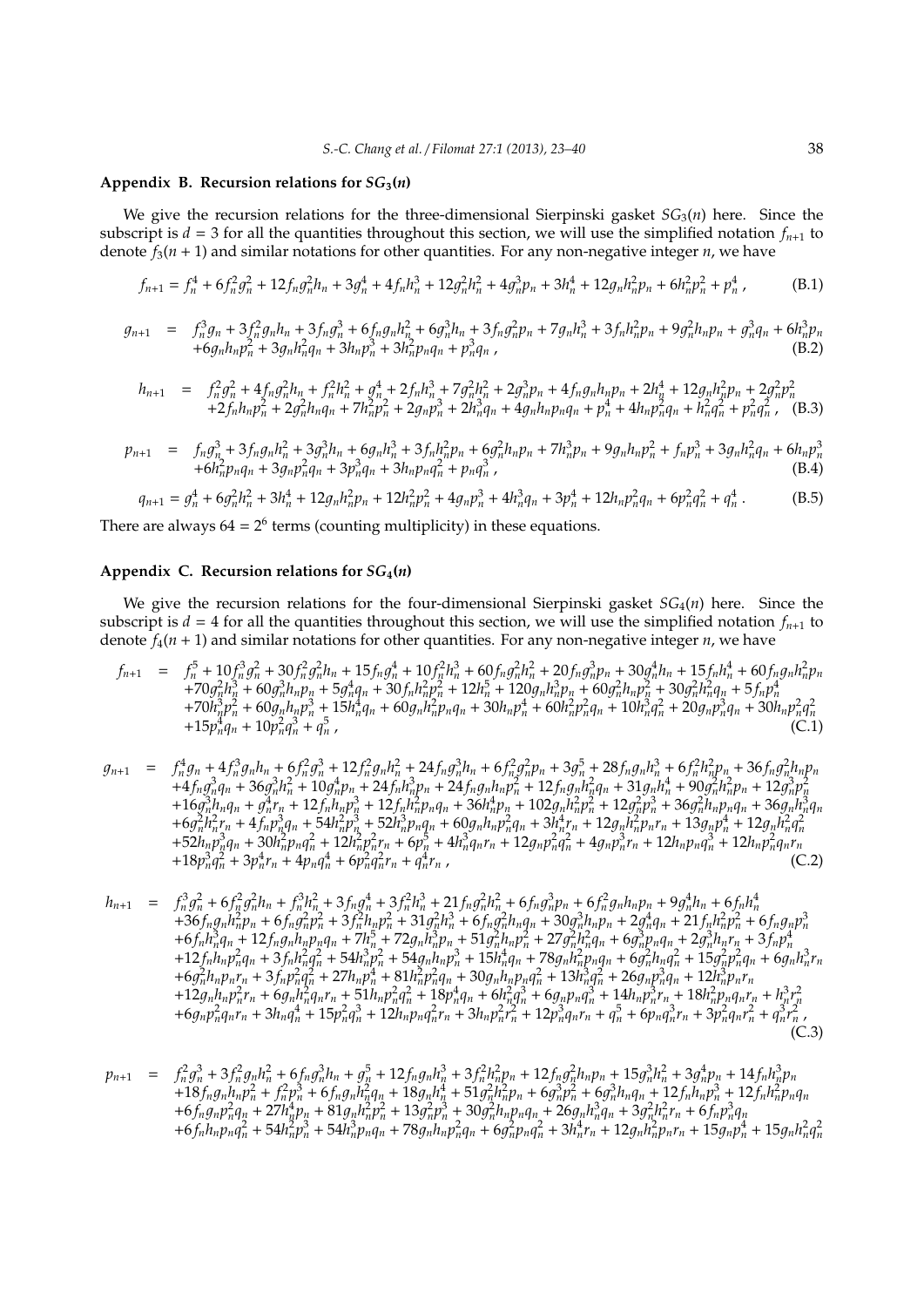$+3g_n^2p_n^2r_n+2f_np_nq_n^3+72h_np_n^3q_n+51h_n^2p_nq_n^2+21h_n^2p_n^2r_n+7p_n^5+6h_n^3q_nr_n+27g_np_n^2q_n^2+6g_nh_nq_n^3$ <br>+12 $g_nh_np_nq_nr_n+6g_np_n^3r_n+30h_np_nq_n^3+36h_np_n^2q_nr_n+31p_n^3q_n^2+6h_n^2q_n^2r_n+6p_n^4r_n+6g_np_nq_n^2r_n+2g_nq_n^4$ <br>+3 $h_n^2p_nr_n^2+6h_nq_n^3r_n+9p_nq_n^4+2$ 

$$
q_{n+1} = f_n g_n^4 + 6 f_n g_n^2 h_n^2 + 4 g_n^4 h_n + 3 f_n h_n^4 + 12 f_n g_n h_n^2 p_n + 18 g_n^2 h_n^3 + 12 g_n^3 h_n p_n + 12 f_n h_n^2 p_n^2 + 4 f_n g_n p_n^3 + 4 f_n h_n^3 q_n + 6 h_n^5 + 52 g_n h_n^3 p_n + 30 g_n^2 h_n p_n^2 + 12 g_n^2 h_n^2 q_n + 3 f_n p_n^4 + 12 f_n h_n p_n^2 q_n + 54 h_n^3 p_n^2 + 52 g_n h_n p_n^3 + 13 h_n^4 q_n + 60 g_n h_n^2 p_n q_n + 12 g_n^2 p_n^2 q_n + 4 g_n h_n^3 r_n + 6 f_n p_n^2 q_n^2 + 36 h_n p_n^4 + 102 h_n^2 p_n^2 q_n + 36 g_n h_n p_n q_n^2 + 12 h_n^3 q_n^2 + 36 g_n p_n^3 q_n + 12 h_n^3 p_n r_n + 12 g_n h_n p_n^2 r_n + f_n q_n^4 + 90 h_n p_n^2 q_n^2 + 31 p_n^4 q_n + 12 h_n^2 q_n^3 + 16 g_n p_n q_n^3 + 24 h_n^2 p_n q_n r_n + 12 g_n p_n^2 q_n r_n + 10 h_n q_n^4 + 36 p_n^2 q_n^3 + 36 h_n p_n q_n^2 r_n + 6 h_n p_n^2 r_n^2 + 28 p_n^3 q_n r_n + 4 g_n q_n^3 r_n + 6 h_n q_n^2 r_n^2 + 24 p_n q_n^3 r_n + 12 p_n^2 q_n r_n^2 + 6 q_n^3 r_n^2 + 4 p_n q_n r_n^3 + q_n r_n^4,
$$
\n(C.5)

$$
r_{n+1} = g_n^5 + 10g_n^3h_n^2 + 15g_nh_n^4 + 30g_n^2h_n^2p_n + 30h_n^4p_n + 60g_nh_n^2p_n^2 + 10g_n^2p_n^3 + 20g_nh_n^3q_n + 70h_n^2p_n^3 + 60h_n^3p_nq_n + 60g_nh_n^2p_n^2q_n + 5h_n^4r_n + 15g_n^4p_n^4 + 120h_n^3q_n^3 + 60h_n^2p_n^2q_n^2 + 30h_n^2p_n^2r_n + 12p_n^5 + 30g_n^2p_n^2q_n^2 + 60h_n^2p_nq_n^2 + 15p_n^4r_n + 5g_nq_n^4 + 20h_n^3r_n + 30p_nq_n^4 + 60p_n^2q_n^2r_n + 10p_n^3r_n^2 + 15q_n^4r_n + 30p_nq_n^2r_n^2 + 10q_n^2r_n^2 + 10q_n^2r_n^3 + r_n^5.
$$
\n(C.6)

There are always  $1024 = 2^{10}$  terms (counting multiplicity) in these equations.

#### **References**

- [1] L. K. Runnels, Phase transitions of hard sphere lattice gases, Communications in Mathematical Physics 40 (1975) 37–48.
- [2] G. R. Brightwell, O. Häggström, P. Winkler, Nonmonotonic behavior in hard-core and Widom-Rowlinson models, Journal of Statistical Physics 94 (1999) 415–435.
- [3] J. R. Heringa, H. W. J. Blöte, E. Luijten, High-dimensional lattice gases, Journal of Physics A-Mathematical and General 33 (2000) 2929–2941.
- [4] W. Guo, H. W. Blöte, Finite-size analysis of the hard-square lattice gas, Physical Review E 66 (2002) 046140.
- [5] I. Gutman, F. Harary, Generalizations of the matching polynomial, Utilitas Mathematica 24 (1983) 97–106.
- [6] A. D. Scott, A. D. Sokal, The repulsive lattice gas, the independent-set polynomial, and the Lovász local lemma, Journal of Statistical Physics 118 (2005) 1151–1261.
- [7] J. van den Berg, J. E. Steif, Percolation and the hard-core lattice gas model, Stochastic Processes and their Applications 49 (1994) 179–197.
- [8] O. Häggström, Ergodicity of the hard-core model on  $\mathbb{Z}^2$  with parity-dependent activities, Arkiv for Matematik 35 (1997) 171-184.
- [9] J. Kahn, An entropy approach to the hard-core model on bipartite graphs, Combinatorics, Probability and Computing 10 (2001) 219–237.
- [10] M. Dyer, C. Greenhill, On Markov chains for independent sets, Journal of Algorithms 35 (2000) 17–49.
- [11] H. Prodinger, R. F. Tichy, Fibonacci numbers of graphs, The Fibonacci Quarterly 20 (1982) 16–21.
- [12] I. Kaplansky, Solution of the "Problème des ménages", Bulletin of the American Mathematical Society 49 (1943) 784–485.
- [13] N. J. Calkin, H. S. Wilf, The number of independent sets in a grid graph, SIAM Journal on Discrete Mathematics 11 (1998) 54–60.
- [14] R. J. Baxter, Planar lattice gases with nearest-neighbor exclusion, Annals of Combinatorics 3 (1999) 191–203.
- [15] V. Linke, Bipartite graphs can have any number of independent sets, Discrete Mathematics 76 (1989) 131–136.
- [16] H. F. Law, On the number of independent sets in a tree, Electronic Journal of Combinatorics 17 (2010) #N18.
- [17] Y. Zhao, The number of independent sets in a regular graph, Combinatorics, Probability and Computing 19 (2010) 315–320.
- [18] E. Teufl, S. Wagner, Enumeration problems for classes of self-similar graphs, Journal of Combinatorial Theory Series A 114 (2007) 1254–1277.
- [19] B. B. Mandelbrot, The Fractal Geometry of Nature, Freeman, San Francisco, 1982.
- [20] K. J. Falconer, Fractal Geometry: Mathematical Foundations and Applications (2nd edition), Wiley, Chichester, 2003.
- [21] Y. Gefen, B. B. Mandelbrot, A. Aharony, Critical phenomena on fractal lattices, Physical Review Letters 45 (1980) 855–858.
- [22] Y. Gefen, A. Aharony, B. B. Mandelbrot, S. Kirkpatrick, Solvable fractal family, and its possible relation to the backbone at percolation, Physical Review Letters 47 (1981) 1771.
- [23] R. Rammal, G. Toulouse, Spectrum of the Schrödinger equation on a self-similar structure, Physical Review Letters 49 (1982) 1194–1197.
- [24] S. Alexander, Superconductivity of networks. A percolation approach to the effects of disorder, Physical Review B 27 (1983) 1541–1557.
- [25] E. Domany, S. Alexander, D. Bensimon, L. P. Kadanoff, Solutions to the Schrodinger equation on some fractal lattices, Physical ¨ Review B 28 (1983) 3110–3123.
- [26] Y. Gefen, A. Aharony, B. B. Mandelbrot, Phase transitions on fractals: I. Quasi-linear lattices, Journal of Physics A-Mathematical and General 16 (1983) 1267–1278; Y. Gefen, A. Aharony, Y. Shapir, B. B. Mandelbrot, Phase transitions on fractals: II. Sierpinski gaskets, ibid. 17 (1984) 435–444; Y. Gefen, A. Aharony, B. B. Mandelbrot, Phase transitions on fractals: III. Infinitely ramified lattices, ibid. 17 (1984) 1277–1289.